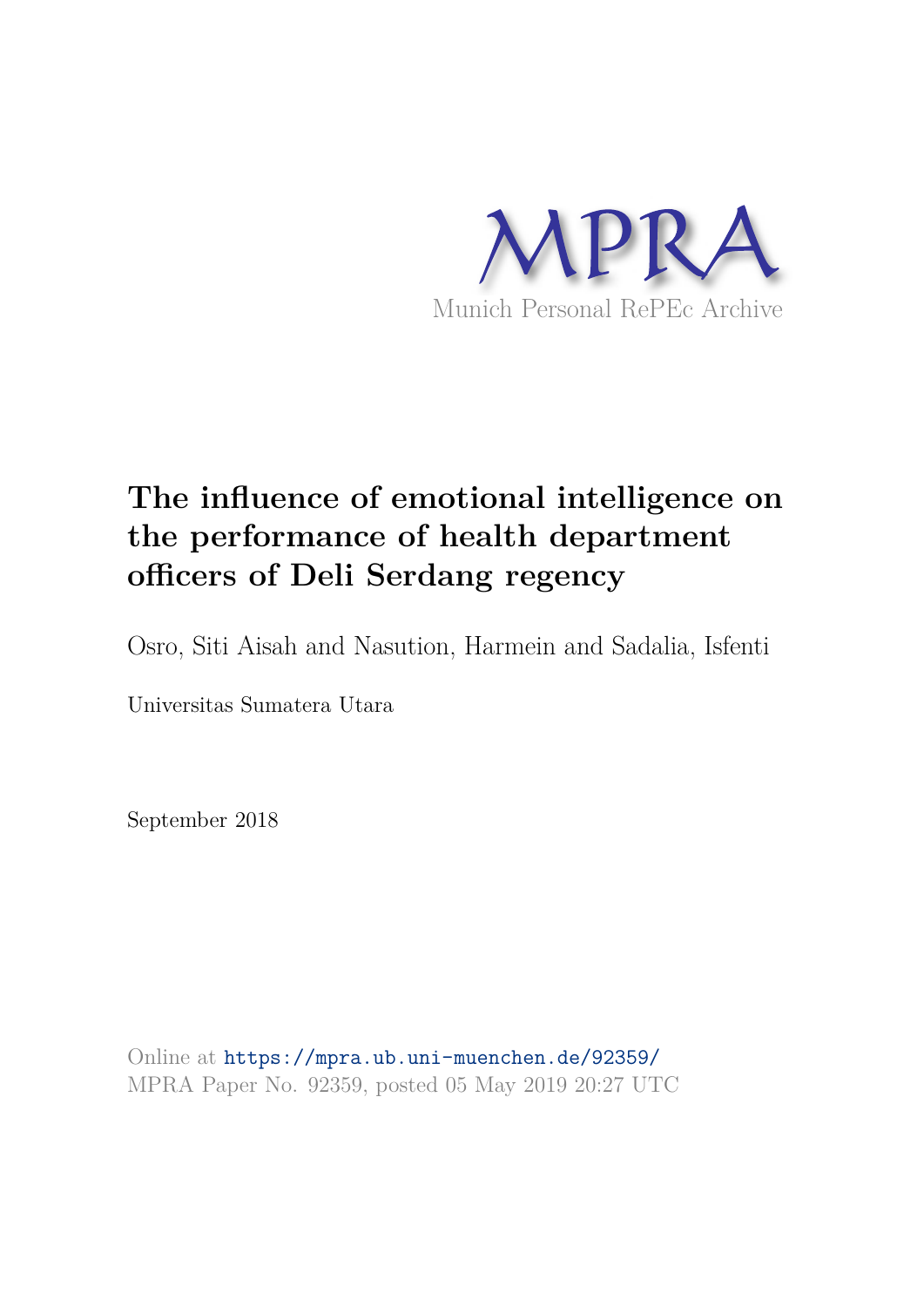# **THE INFLUENCE OF EMOTIONAL INTELLIGENCE ON THE PERFORMANCE OF HEALTH DEPARTMENT OFFICERS OF DELI SERDANG REGENCY**

**Siti Aisah Osro** *<sup>1</sup>* **, Harmein Nasution** *<sup>2</sup>* **, Isfenti Sadalia** *<sup>3</sup>*

*1,2,3, Magister of Management, Universitas Sumatera Utara, Jl. Prof. T Maas SU Campus, Medan, Indonesia - Postal Code 20155.* Phon[e \(+6261\) 8218532](https://www.google.co.id/search?q=MM+USU&rlz=1C1CHNQ_enID584ID584&oq=MM+USU&aqs=chrome..69i57j0l5.2220j0j7&sourceid=chrome&ie=UTF-8)  *<sup>1</sup>*Correspondence Author: sitiaisahosro@gmail.com

We suggest you to cite this article as:

Siti, A.O., Harmein, N., Isfenti, S. 2018. The Influence of Emotional Intelligence on The Performance of Health Department Officers of Deli Serdang Regency. *Junior Scientific Researcher*, Vol IV, No. 2, pp. 107-125.

#### **Abstract:**

*Employee performance is the responsibility of employees to their work and the results achieved by the employees in performing the job given to them either in quantity or quality within a certain time. The goals of employee performance are to adjust employee expectation with organizational goals. Incompatibility between efforts to achieve employee performance goals with organizational goals will result in poor performance. Employee performance is influenced by internal and external factors. One of the internal factors that affect employee performance is emotional intelligence. This research analyzed the influence of emotional intelligence which consists of self-awareness, self-regulation, motivation, empathy and social skills on the performance of the Officer of Health Department of Deli Serdang Regency, North Sumatera, Indonesia. The type of this research was causal research with cross-sectional study design. The subjects of this research were Civil Servants working in the Health Department of Deli Serdang Regency who occupied operative positions or staff of 100 people. The sampling used data were collected through interviews, questionnaires distribution and literature study. The data were analyzed using a multiple linear regression model, hypothesis and testing was done by using Ttest and F-test. This research was conducted at the Health Department of Deli Serdang Regency, North Sumatera Province, Indonesia. The result showed that emotional intelligence which had a significant influence on the performance of Health Service Officers of Deli Serdang Regency was motivation and social skill. The results of the T-test showed that the emotional intelligence: selfawareness, self-regulation, motivation, empathy and social skills simultaneously had a positive influence on the performance of the Health Department officers of Deli Serdang Regency. The results of the -test concluded that emotional intelligence: motivation and social skills had a positive and significant influence on the performance of the Health Department officers of Deli Serdang Regency. Emotional intelligence consisting of self-awareness, self-regulation, motivation, empathy and social skills had a positive and significant influence on the performance improvement of the Health Department officers of Deli Serdang Regency. The higher the emotional intelligence of the Health Department officers of Deli Serdang Regency, the better the employee performance, the lower the emotional intelligence, the lower the performance of the employees.* 

**Keywords:** Self-awareness, Self-regulation, Motivation, Empathy, Social Skills, Employee Performance. **JEL Code:** G18, H11, M38, M48, P47.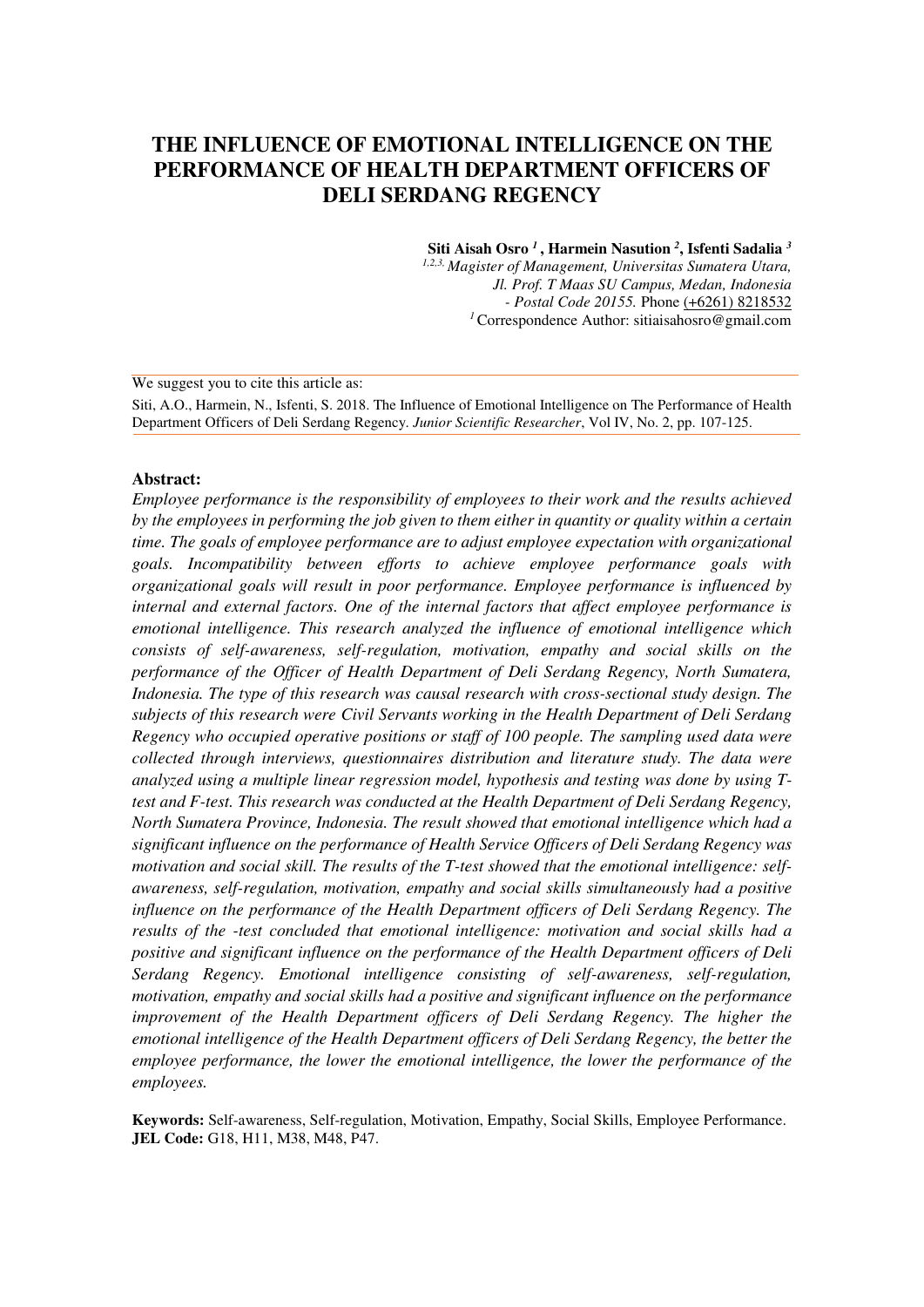#### **1. INTRODUCTION**

Nowadays, some people have realized that to achieve success in work, it can not only rely on the intellectual intelligence alone but, emotional intelligence is also needed because not all of the problems can be solved with intellectual intelligence alone. According to Goleman (2007), emotional intelligence is a person's ability to manage his or her emotion and the disclosure is through self-awareness, self-control, self-motivation, empathy and social skills. People who have a good emotional intelligence will be able to face challenges, fully responsible, productive, optimistic in dealing with and solving problems, where it is needed in the workplace. Emotional intelligence not only must be possessed by the leader but also the employees as well because emotional intelligence will facilitate in fostering working relationships among employees or between employees and superiors (Muda and Dharsuky; 2015; Lubis *et al*., 2016; Gusnardi, *et al*., 2016; Hutagalung *et al*., 2017; Dalimunthe *et al*., 2017; Agustina *et al*., 2018l Erlina, and Muda, 2018 & Pohan *et al*., 2018). If the relationship is well developed, it will create a good working environment both inside and outside the workplace. According to Fitriastuti (2013), emotional intelligence has the potential to influence a person's performance because it relates to a person's ability to recognize and manage their emotions, motivate themselves, empathize and build relationships with others. If all of these dimensions is well-managed by a person, it can encourage the improvement of the performance of employees or officers. In other words, employees or officers who have high emotional intelligence will work better in accordance with the organizational standards and will ultimately achieve better performance. Employee performance is crucial to the organizational success in achieving organizational goals (Lutfi *et al*., 2016; Lubis *et al*., 2017; Lubis *et al*., 2018; Muda *et al*., 2017; Nurlina & Muda, I. (2017). According to Mangkunegara as cited in Triasih (2007), performance is divided into two parts: individual performance and organizational performance. Individual performance is the result of employees' work both in terms of quality and quantity based on the standards set while organizational performance is a combination of individual performance with the group performance.

Within the scope of government, individual performance appraisal of civil servants uses the content formats of Employee Performance Target while the organizational employee performance appraisal is conducted by evaluating the result of the work of all civil servants for a year or more. The organization of Health Department of Deli Serdang in conducting the performance appraisal of the organization to evaluate the result of the performance indicators achievement is by comparing the achievement of the program and the target set. Employee performance is said to be good if the achievement of the program exceeds the target. The achievements of the program of the Health Department of Deli Serdang in 2014 to 2016 is shown in Table 1 below:

**Table 1. Performance Indicators Achievement of the Health Department of Deli Serdang Regency in 2014-2016** 

|                                          |                                                                                                |      |         | Achievement $(\%)$ |       |       |
|------------------------------------------|------------------------------------------------------------------------------------------------|------|---------|--------------------|-------|-------|
| Strategic targets                        | Performance Indicators<br>Unit                                                                 |      | Targets | 2014               | 2015  | 2016  |
| increase in The<br>An<br><b>families</b> | percentage<br>οf<br>and Households with Clean and<br>communities with Healthy Living Behavior. | $\%$ | 70      | 95.7               | 94.8  | 139   |
| Clean and Healthy<br>Living Behavior     | The percentage of active<br>standby villages                                                   | $\%$ | 75      | 101.8              | 110.1 | 118.7 |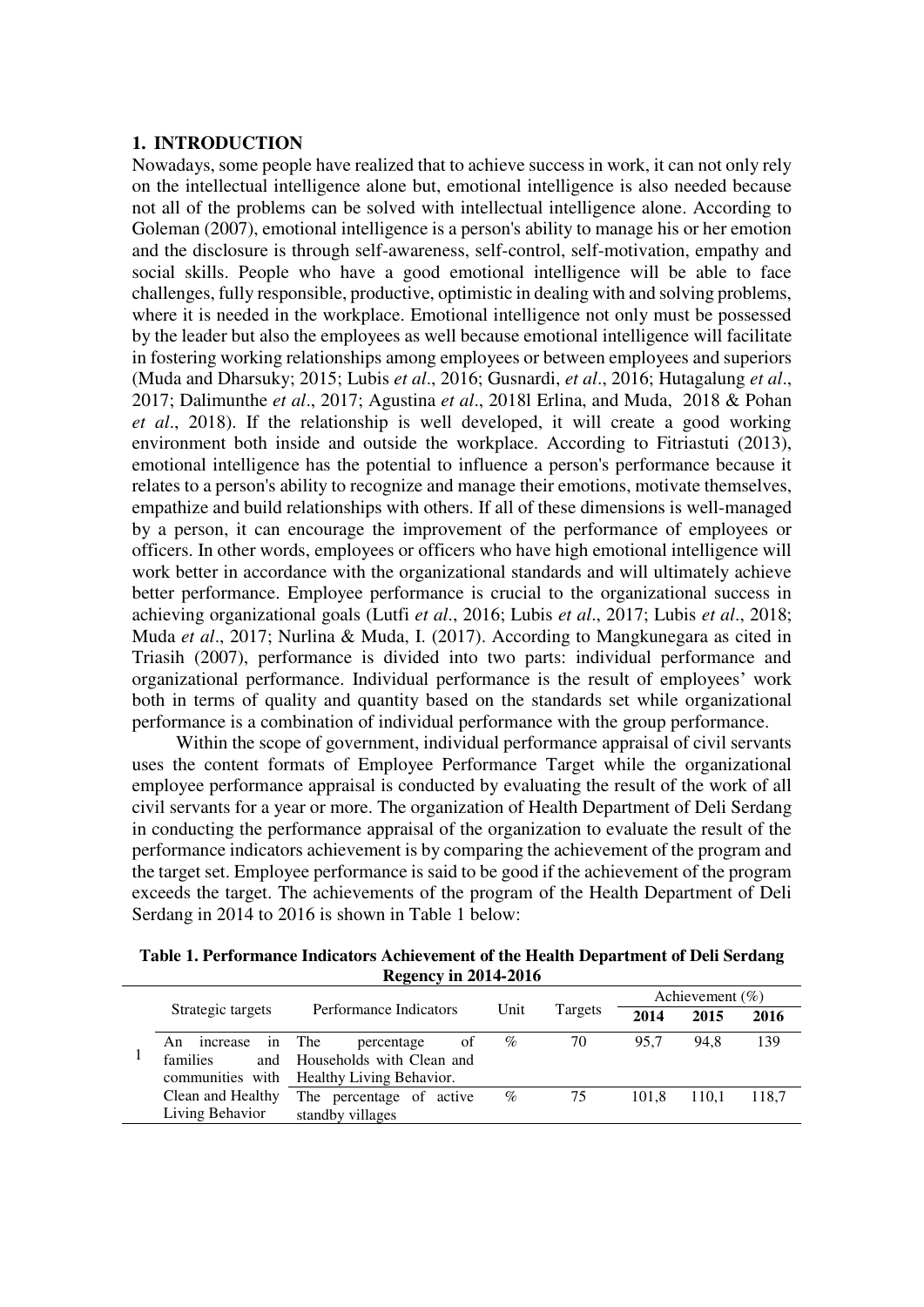| 2 | in<br>increase<br>An<br>of<br>percentage<br>residents<br>who                          | The percentage of residents<br>who have access to adequate<br>drinking water          | $\%$         | 80    |       | 61,3 | 102,5 |
|---|---------------------------------------------------------------------------------------|---------------------------------------------------------------------------------------|--------------|-------|-------|------|-------|
|   | have<br>to<br>access<br>adequate drinking<br>water                                    | Percentage of villages that<br>implement STBM                                         | $\%$         | 19,7  | 97,62 | 91,4 | 86,7  |
| 3 | in<br>An increase<br>health<br>public                                                 | The number of maternal<br>deaths                                                      | Peopl<br>e   | 26    | 100   | 60   | 126   |
|   | status                                                                                | <b>Infant Mortality Rate (IMR)</b>                                                    | Per<br>1.000 | 1,6   | 72,35 | 84,8 | 75    |
|   |                                                                                       | Life Expectancy                                                                       | Year         | 71,5  | 100   | 99,7 | 99,3  |
|   |                                                                                       | The<br>percentage<br>of                                                               | $\%$         | 100   | 66,7  | 88,9 | 97,6  |
|   |                                                                                       | fulfillment of basic health<br>services in mothers                                    |              |       |       |      |       |
|   |                                                                                       | of<br>The<br>prevalence<br>malnutrition                                               | $\%$         | 0,006 | 100   | 66,7 | 100   |
|   |                                                                                       | The percentage of infectious<br>diseases                                              | $\%$         | 100   | 33,3  | 66.7 | 83,5  |
| 4 | increase<br>An<br>in<br>access and quality<br>of health services<br>for the community | The<br>of<br>percentage<br>the<br>community health center<br>that meets the standards | $\%$         | 85    | 70,8  | 95,9 | 96,4  |
| 5 | An<br>in<br>increase<br>public satisfaction<br>the<br>health<br>to<br>services        | The<br>the<br>percentage<br>of<br>Community<br>Satisfaction<br>Index $(CSI)$          | $\%$         | 78    | 90    | 97   | 100   |

Source: Health Department of Deli Serdang Regency (2017)

Based on Table 1 above, it shows that 3 (three) indicators of 5 (five) performance indicators from 2014 to 2016 have not reached the target set. The conclusion of the researcher interview result with the Head of P2P (Disease Control and Prevention) and several officers of the Health Department in September 2017 is as follows: "There are still some employees who are impatient and in a hurry to do the job so that the results are not maximal due to not liking the field of the work or too much workload and done in a very short time such as the activities that shall be done at the end of the year. The officers are easily angry, less sensitive to other people's feelings and have feelings of being treated unfairly by his superiors. There are still employees who do their work by themselves and do not want to cooperate with other employees and they think that they are able to do it by themselves. The lack of attention from the superior and the absence of rewards for the outstanding employees is one of the causes that makes the employees having less motivation to work optimally". Are the problems described above influenced by emotional intelligence: self-awareness, self-regulation, motivation, empathy, and social skills of the Health Department officers of Deli Serdang Regency, Indonesia.

#### **2. Literature Review**

#### **2.1. Performance**

 Performance is a periodic opportunity to communicate between people who assign work to people who work on it to discuss what they expect and how far these expectations are met (Martin, 2008). Aspects discussed in Performance Assessment:

- Employee performance
- Feedback for employee development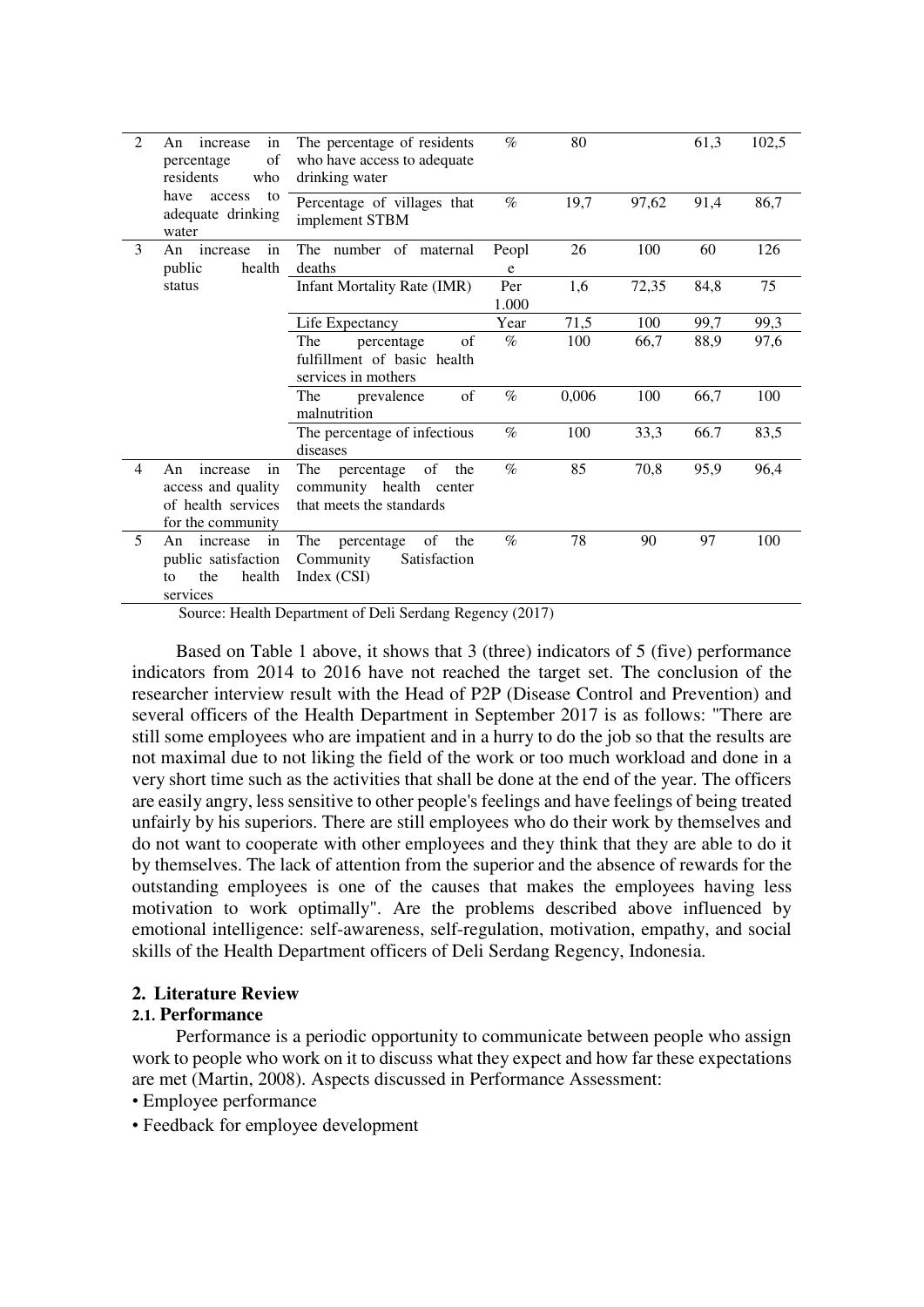Employee performance appraisal cycle begins with the determination of performance targets and targets to be achieved; then followed by monitoring, then an evaluation process is carried out and ends with the use of evaluation results for promotion policies, salary increases or development programs (Maksum *et al*., 2014; Sadalia et al., 2017; Lubis *et al.,* 2017; Marhayanie Marhayanie *et al*., 2017 & Marhayanie 2018). The elements of employee performance appraisal that are considered successful are as follows (Dalimunthe *et al*., 2016):

- 1. Measurement of employee performance results and compared with targets and standards
- 2. Appreciation of employee contributions
- 3. Identification of employee training and development needs for the present and future
- 4. Determination of targets and / or standards for the next appraisal period

The benefits of employee performance appraisal are as follows:

- 1. Delivering expected results from work.
- 2. Prevent misunderstandings about the desired quality of work.
- 3. Increase productivity because employees get feedback
- 4. Appreciate positive contributions
- 5. Encourage two-way communication with employees

 Challenges that must be managed well when we are in the performance appraisal process. These challenges include:

- Do not have the skills needed to perform an effective Performance Assessment.
- Employees do not show interest in participating in the Performance Assessment.
- Potential to cause conflict.
- Performed in a hurry due to time constraints.
- Do not get high priority, so they are often delayed and lose momentum.

Specifically the first component, namely the competency component is designed to evaluate the skill aspects of an employee. Examples of lists of competencies commonly used are leadership, communication skills, initiative, teamwork, problem solving, and planning & organizing skills (Nurzaimah *et al*., 2016; Hasan *et al*., 2017; Lubis *et al*., 2018; Muda, 2017; Muda and Erlina, 2018; & & Tripriyono *et al*., 2018). For its use, it can be distinguished between the level of manager and staff. For example for the manager level, all examples of the above competency lists can be used. But for staff, only a few types of competencies are evaluated. Competency aspect weight is usually 30-40%. Furthermore, this list of competencies is given a scale of 1 - 5 (where  $1 =$  bad and  $5 =$ special). Periodically (for example every semester), superiors are asked to provide a score based on the scale that was prepared earlier.

6. Components of Performance Results

In addition to the competency component, the employee evaluation system should be equipped with the next component, namely: the performance results component. This component essentially aims to map the work of employees in a series of clear and measurable key performance indicators (KPI). The KPI aspect weight is usually between 60-70%.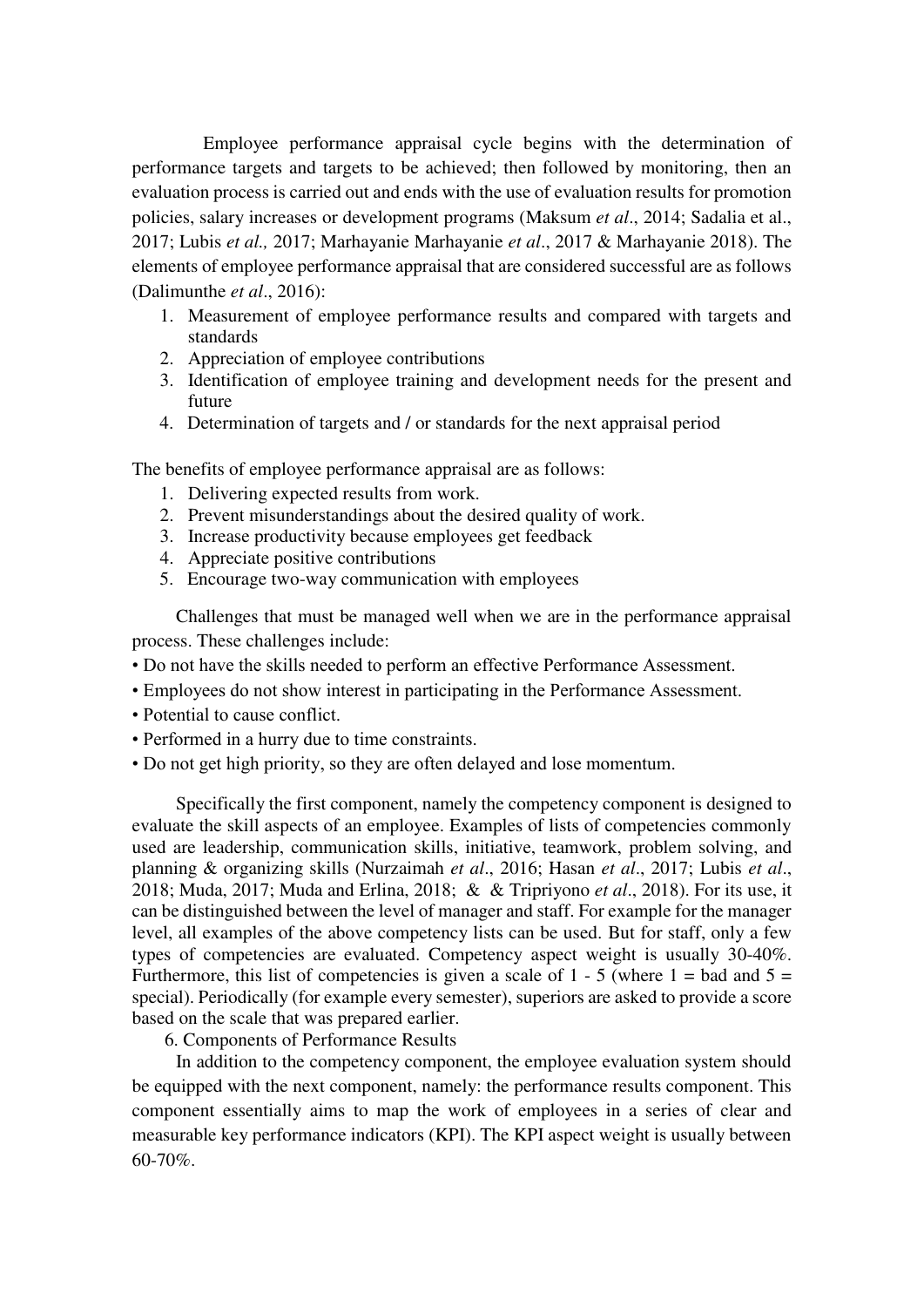#### **2.2. Self-awareness**

The modern theory of self argues that there is a mental aspect as something that is inside (as content) that governs human actions (Goleman, 2001). Self, whether it is intended as an object or as a process, or both are not a homunculus or "human in the chest" or soul; but this understanding is mainly intended to refer to objects of psychological processes themselves, and those processes are considered to be controlled by the law of cause and effect (Azlina *et al*., 2017; Ferine *et al*., 2017; Handoko *et al*., 2017; Dalimunthe *et al*., 2017; Muda et al., 2017 & 2018 and Sari *et al*., 2018). In other words, the notion of self is not used in a metaphysical or religious sense, but is used in a scientific (positive) psychological sense. Self theory shows an earnest effort to investigate the symptoms and make conception of the results of the investigation regarding the behaviour. So, in showing self as a process, that is nothing other than the name for a group of processes. While Awareness is state, alertness, willingness, or knowing something into the introduction or understanding of environmental events or internal events (Situmorang *et al*., 2017; Muda & Windari *et al*., 2018 and Muda & Hasibuan *et al*., 2018). In terms of awareness includes the notion of perception, thought or feeling, and memory of someone who is active at a particular time. In this sense Awareness (awareness) is tantamount to self-awareness. But as we see it, consciousness also includes perceptions and thoughts that are vaguely realized by the individual until finally focused attention. Therefore, there is a level of awareness. Self-understanding through the stage of selfintrospection can show that a person has a key element that determines a person's happiness, this element is an element that is always stable, calm, and peaceful, and elements that change, are constantly changing and always try to obey his own desires. When combined, Self Awareness is insight into or insight into the reasons for one's own behaviour, self-understanding. Self Awareness is generally interpreted as a condition of knowing or being aware of oneself in the sense of having an object relatively but opening and receiving an assessment of the truth of the individual nature. In understanding Self Awareness, individuals have the ability in themselves to understand themselves, determine life, and appreciate psychological problems as long as the counsellor creates conditions that can facilitate individual development for self-actualization.

#### **2.3. Self-regulation**

Students who are assumed to belong to the self-regulated category are students who are active in the learning process, both metacognitive, motivational, and behavioural. They produce ideas, feelings, and actions to achieve their learning goals. Development of strategic planning and learning activities is strongly influenced by metacognition skills, knowledge of learning strategies, and understanding of the context in which he will learn. The more effective students are in developing their self-management (personal), behavioral, and environmental strategy planning, the higher the level of self-regulation (Situmorang *et al*., 2017; Eriadi *et al*., 2018; Sihombing *et al.,* 2015; 2016; 2017 and 2018). Metacognitively they can have specific strategies that are effective in processing information. While motivation speaks about the spirit of learning that is internal. As for behaviour, the display is in the form of concrete actions in learning. Self regulation according is an ability possessed by humans in the form of thinking ability and with that ability they manipulate the environment, resulting in environmental changes due to these activities. One can arrange part of his own behavior pattern. In general, self regulated is the task of someone to change responses, such as controlling behavior impulses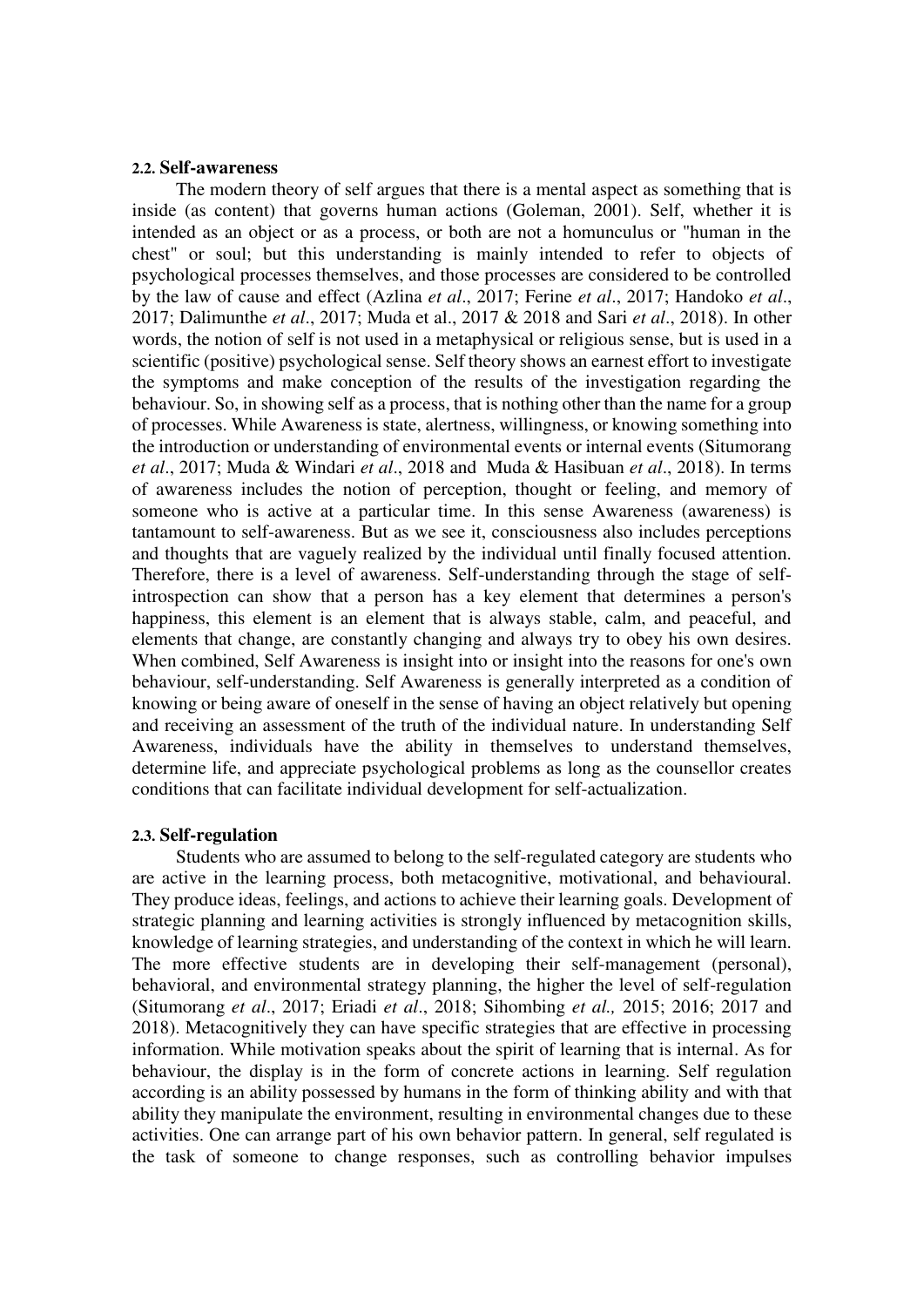(behavioral impulses), restraining desire, controlling the mind and changing emotions. So in other words, self-regulation is an ability possessed by individuals in controlling behavior, and manipulating a behavior by using their mind's ability so that individuals can react to their environment (Muda and Rafiki, 2014; Suriadi *et al*., 2015 and Muda *et al*, 2018). Self regulation is the ability to control one's own behavior. Self regulation is the use of a process that activates thoughts, behaviors and feelings that are continuous in an effort to achieve the goals. Individuals make this self-regulation by observing, considering, giving rewards or punishment for their own behavior. This self-regulation system is in the form of standards for one's behavior and ability to observe themselves, assess themselves, and respond to oneself. Self regulation is the basis of the socialization process because it relates to all domains that exist in physical, cognitive, social, and emotional development. Besides self-regulation is also a mental ability and emotional control. All cognitive, physical, and emotional control and good socialization skills bring someone to be able to manage themselves well. Assessment process (judgmental process): The assessment process depends on four things: personal standards, reference performance, activity value, and performance improvement. Personal standards are derived from observations of the model, namely parents or teachers, and interpreting feedback/reinforcement of self-performance (Rasdianto *et al*., 2014; Erlina *et al*, 2017; Nasir *et al*., 2017 and Muda and Erlina, 2018). Every performance that gets reinforcement will experience cognitive processes, compile measures / norms that are very personal, because the size is not as synchronous as reality. Personal standards are a limited evaluation process. Most activities must be assessed by comparing with external measures, can be standard social comparison norms, comparison with others, or collective comparisons. From most activities, we evaluate performance by comparing it to reference standards. In addition to personal standards and reference standards, the assessment process also depends on the overall value we get in an activity. Finally, self-regulation also depends on the way we look for causes of behavior in order to improve performance.

#### **2.4. Motivation**

Motivation is something that arises from within a person or from another person who is able to provide enthusiasm, support and effect changes to the person. This motivation is owned by everyone without exception (Martin, 2003). Motivation is also a fundamental thing for someone to live life, to carry out activities. Motivation is absolutely needed by all people both as managers, employees, teachers, students & students, as well as housewives (Muda et al., 2018). Motivation does not only exist in people who have perfect physical and excellent stamina, but people who are far from physical perfection also have it. So many people are born not as perfect as us, but they can be big people, can be successful people who always innovate, always bring creativity, and always try to provide the best for others. As explained in the definition of motivation above, motivation can broadly be divided into two things, namely Intrinsic Motivation and Extrinsic Motivation. Both are two important things that are interrelated and complement each other. (Wibowo, 2016)

#### *1. Intrinsic Motivation*

Intrinsic Motivation is a motivation that arises from within a person, which they do not need reward in spelling something because the work itself has become a reward for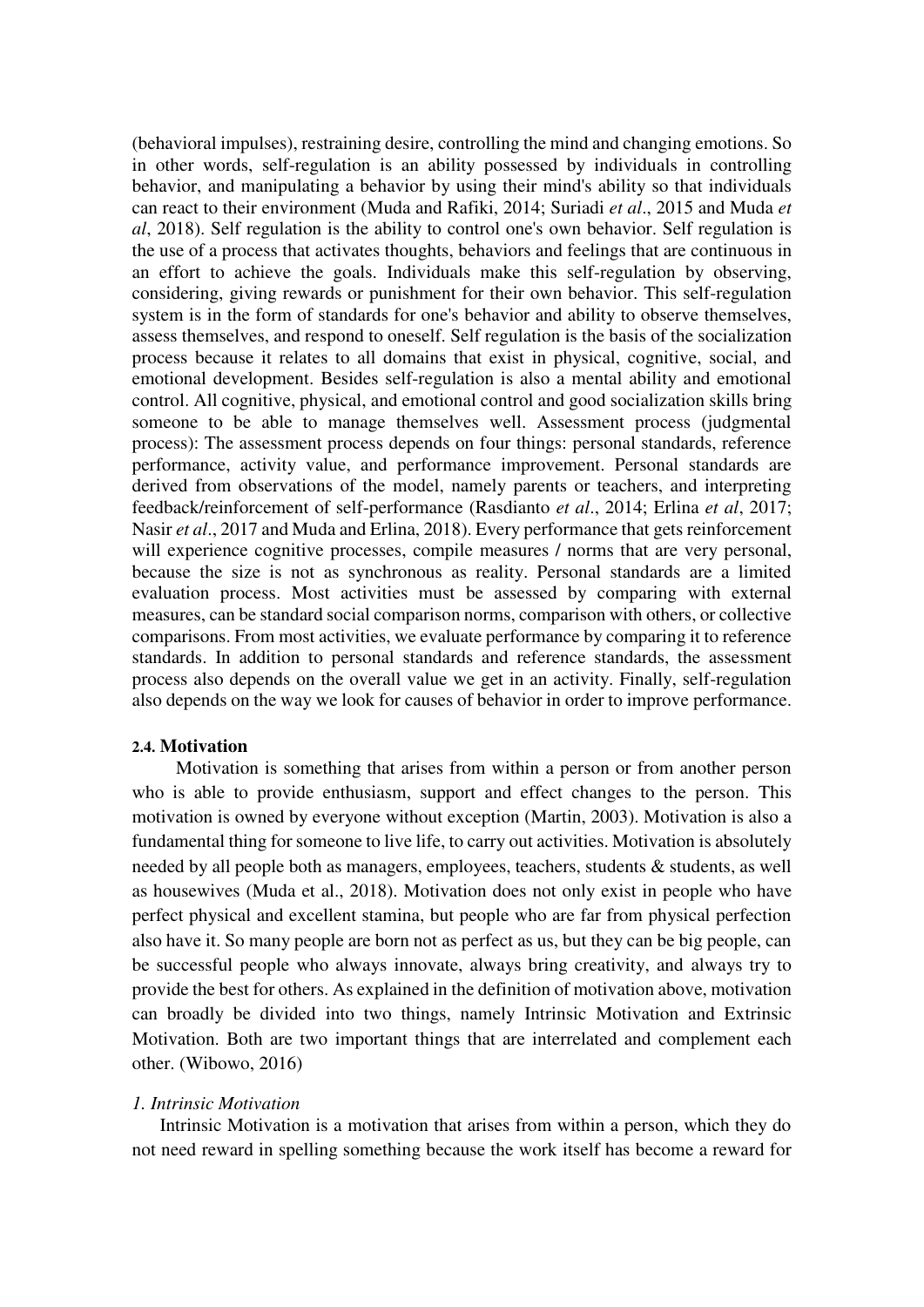them. Intrinsic motivation is able to make someone do something with his own awareness without coercion from others. Everything done is based on their interest and curiosity.

#### 2*. Extrinsic Motivation*

Extrinsic motivation is motivation that arises from other people, or the activities carried out have the purpose of getting rewards and appreciation from others. We take the example of students in a class. When in that class there are students who understand well why they have to learn, and what the benefits are for themselves, they will be able to have a huge influence on the academic development of other students. Indirectly, other students will feel that they must be better than their friends. This extrinsic motivation source can come from parents, neighbours, teachers, friends and even from the environment.

#### **2.5. Empathy**

Empathy is almost similar to feelings of sympathy, but is not just the feeling that arises but is followed by the feeling of an organism in a very deep body (King, 2011). For example, if our friend's parents die, we must also feel lost. So it can be concluded that empathy is an action taken to others by using the right way of thinking so that according to others the action is a good and right action. And that it some explanation of the differences between the two things that are often wrongly spoken or done. For those of you who read it carefully and understand it will immediately find the point of the difference between sympathy and empathy. It is clear that sympathy and empathy are almost similar feelings. However, differences in sympathy and empathy lie only in the level of feelings for others that arise from each individual, and flow by itself due to the actions of others. In sympathy, the treatment of people to others can give more attention without being able to give any reason, but on empathy the treatment of people to give attention with certain reasons.

#### **2.6. Social Skill**

Social skills or social skills are often interpreted as a set of skills that allow a person to communicate, relate, and socialize with others (Jones, 2007). But we must remember that these skills can have different understandings between one culture and another. Social skills include forms of verbal and nonverbal communication. These forms of communication often become tools for others in determining the status of another person, considering whether the person is a potential friend or spouse, and in considering employment recruitment or promotion at the workplace. Opponents of social skills are social ineptitude, which is an inability to use elements of communication that should make someone become a good communicator (Thalib, 2010). Other aspects of social skills are nonverbal. Body language, standing up straight, making eye contact, displaying the right gestures, leaning toward the person who is talking, giving the right smile, and still showing open gestures can be considered as good nonverbal skills. It must be remembered that all this can be too much. Gestures can be too dramatic, people who smile too much may not be trustworthy, and too leaning toward someone is sometimes considered rude.

 In addition, people who have good social skills are also good listeners. Nodding your head, sometimes making a speech, and paying attention to other people's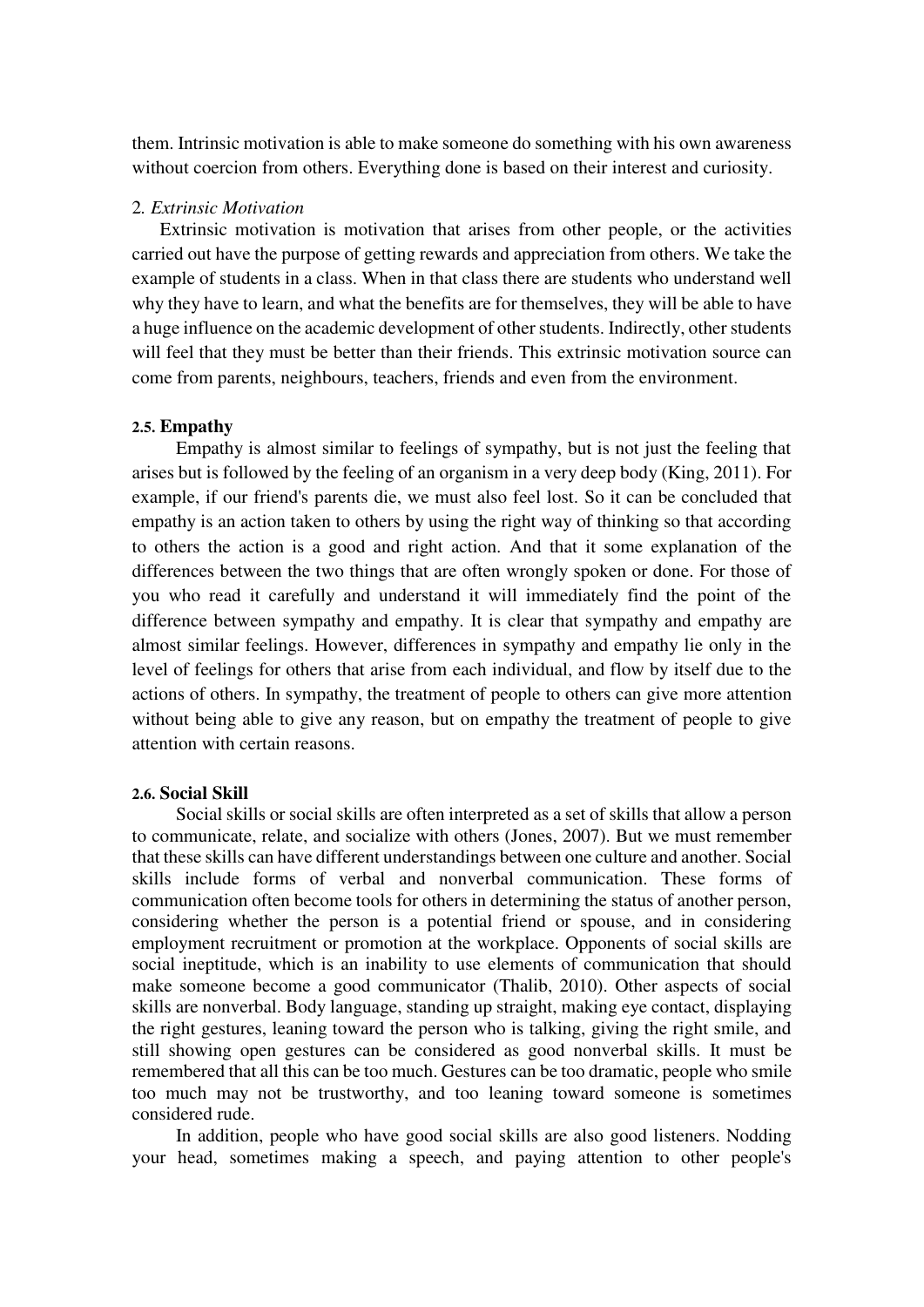communication are also valuable things. People do not just want to be the target of talking, but also want to be invited to talk. The feeling that the two communicators are taking the same part in a conversation shows the existence of proficient social skills (Badaruddin, 2018). Although social skills can be learned, some people seem to have been born with good social skills. While other people can seem to struggle all the time because of the inability to communicate. For example, people with autism, nonverbal learning disorders, and have difficulty showing changes in their tone of voice, sarcasm, and body language will be very bad for communication. People who suffer from social anxiety disorder (social anxiety disorder) can be hampered due to panic in certain social situations so that social skills are a problematic problem (Achmad *et al*., 2017). Although much can ultimately defeat social anxiety, people who are hit by language disorders often have to endure a heavy struggle in establishing a relationship and will be accustomed to being judged through their inner qualities rather than their abilities defined by their own culture as social skills.

#### **3. Methodology of research**

The type of this research was a causal research with a cross-sectional study design. It is a study to study the dynamics of the correlation between risk factors and effects, by means of observation approach or data collection at once at a time (time approach points) at the time of examination (Umar, 2007). This does not mean that all research subjects are observed at the same time. The purpose of this study was to observe the relationship between risk factors and the consequences of a particular disease or health condition at the same time, asked the problem (effect) as well as the cause (risk factor). The population in this research was the Civil Servant of the Health Department of Deli Serdang Regency, Indonesia. The sampling used was a total sampling, the data collected through interviews, questionnaires distribution and literature study. Data were analyzed using a multiple linear regression model, hypothesis testing was done by using F-test and T-test.

The validity of an instrument is explained a lot in the context of social research whose variables cannot be observed directly, such as attitudes, interests, perceptions, motivations, and so forth (Muda, 2010; Sugiono, 2012 and Sinulingga, 2016).. To measure such variables is difficult, to develop instruments that have high validity because the characteristics to be measured from such variables cannot be observed directly, but only through certain indicators (indirect instructions). Validity indicates the extent to which a measuring device measures what you want to measure. If someone wants to measure the weight of an object, then he must use a scale. Scales are valid measuring devices when used to measure weight, because the scales do measure weight (Sarwono, 2015).. If the length of something you want to measure, then he must use a meter. The meter is a valid measuring device when used to measure length, because it is a meter measuring length. But the scale is not a valid measuring device when used to measure length. The questionnaire compiled must measure what he wants to measure (Ghozali, 2015; Erlina *et al,* 2017; Sadalia *et al*., 2017 and Nasution *et al*., 2018). After the questionnaire is compiled and tested for validity, in practice it is not certain that the data collected is valid data. Many other things will reduce data validity; for example whether the interviewer collected data really followed the instructions set out in the questionnaire. Reliability is an index that shows the extent to which a measuring instrument can be trusted or reliable. If a measuring device is used twice - to measure the same symptoms and the measurement results obtained are relatively consistent, the measuring device is reliable. In other words, reality shows the consistency of a measuring device in the same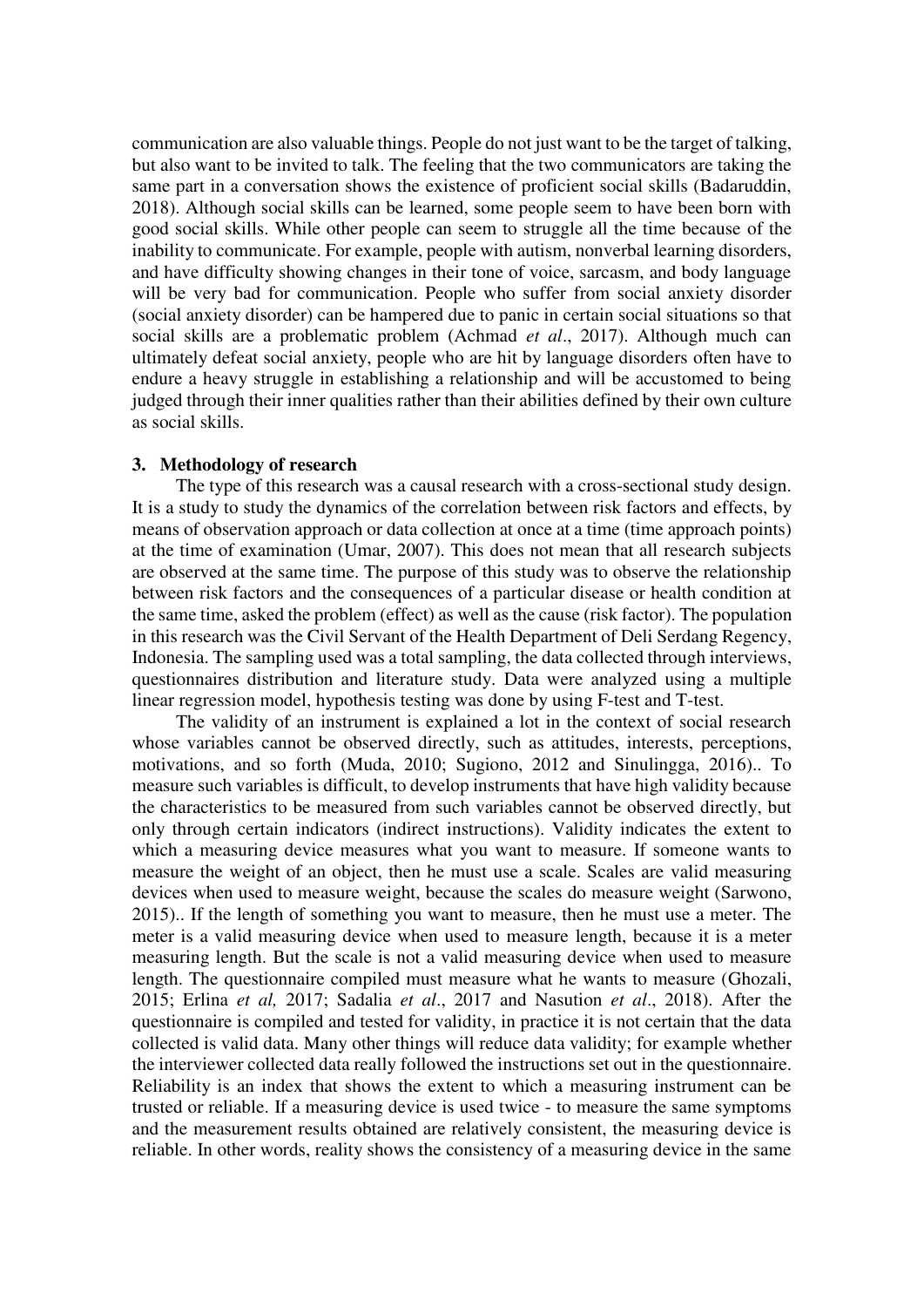symptom gauge. Reliability, or reliability, is the consistency of a series of measurements or a series of measuring instruments (Muda and Hasibuan, 2018 and Muda and Windari, 2018). This can be a measurement of the same measuring instrument (a test with a retest) will give the same results, or for a more subjective measurement, whether two assessors give a similar score (inter-rater reliability). Reliability is not the same as validity. This means that measurements that can be relied upon will measure consistently, but not necessarily measure what should be measured. In research, reliability is the extent to which measurements of a test remain consistent after repeated repetition of the subject and under the same conditions. Research is considered reliable if it provides consistent results for the same measurement (Muda and Nurlina, 2018). It cannot be relied on if repeated measurements provide different results. Three techniques for testing instrument reliability include:

#### *a. Parallel Technique (Parallel Form or Alternate Form)*

The parallel technique is also called the "double test double trial" technique. From the beginning, researchers must have compiled two parallel (equivalent) instrument instruments, namely two instruments arranged based on one grid (Muda, 2017). Each item from one instrument must always be able to find its partner from the second instrument. Both instruments were tested all. After the two trials have been carried out, the results of the instrument are calculated using the product moment formula (Pearson correlation).

#### *b. Re-engineering (Test Re-test)*

Also called the "single test double trial" technique. Using an instrument, but tested twice. The first and second results or scores are then correlated to find out the magnitude of the reliability index. The calculation techniques used are the same as those used in the first technique, namely the Pearson correlation formula. According to Dalimunthe *et al*., (2016), Sirojuzilam *et al*., (2017); Erwin *et al*., (2018) and Muda *et al*., (2018) the testretest reliability is how large the test score is consistent over time. Reliability is measured by determining the relationship between the results of presenting the same test to the same group, at different times. If the results of the F count above are greater than 4, then the model that includes the 2 variables above is right (fit). If R squared is a comparison between variation Y (total variation) that can be explained by explanatory variables, then the F test is a comparison between variations Y which can be explained by variables in the model rather than variations explained by variables outside the model. R2 and F test are in line/replace each other (Tarmizi 2016; 2017; Syahyunan *et al,* 2017 & Muda *et al*., 2018). Because R2 has no test, R2 is accepted if the F value is high above 4. Because the F value is> 4, which is equal to 38.5, the model is good enough, in the sense that the selection of the two explanatory variables is correct. The hypothesis in the F test is as follows: (Muda *et al*., 2016; Yahya *et al*., 2017; Muda and Naibaho, 2018)

- **Ho:**  $b1 = b2 = 0$  (The retrieval of variables X1 and X2 is not appropriate enough to explain variation Y, this means that the influence of variables outside the model on Y is stronger than the variables that have been selected) (Muda and Naibaho,2018).
- **Ha:**  $b1 \neq b2 \neq 0$  (The retrieval of variables X1 and X2 is quite appropriate because it is able to explain variation Y, compared to the influence of variables outside the model or error on Y).

Partial (individual) testing is conducted by performing a t-test, looking for the magnitude of the t count that will be compared with t table. Test t count is used to determine the quality of the meaning of regression between each independent variable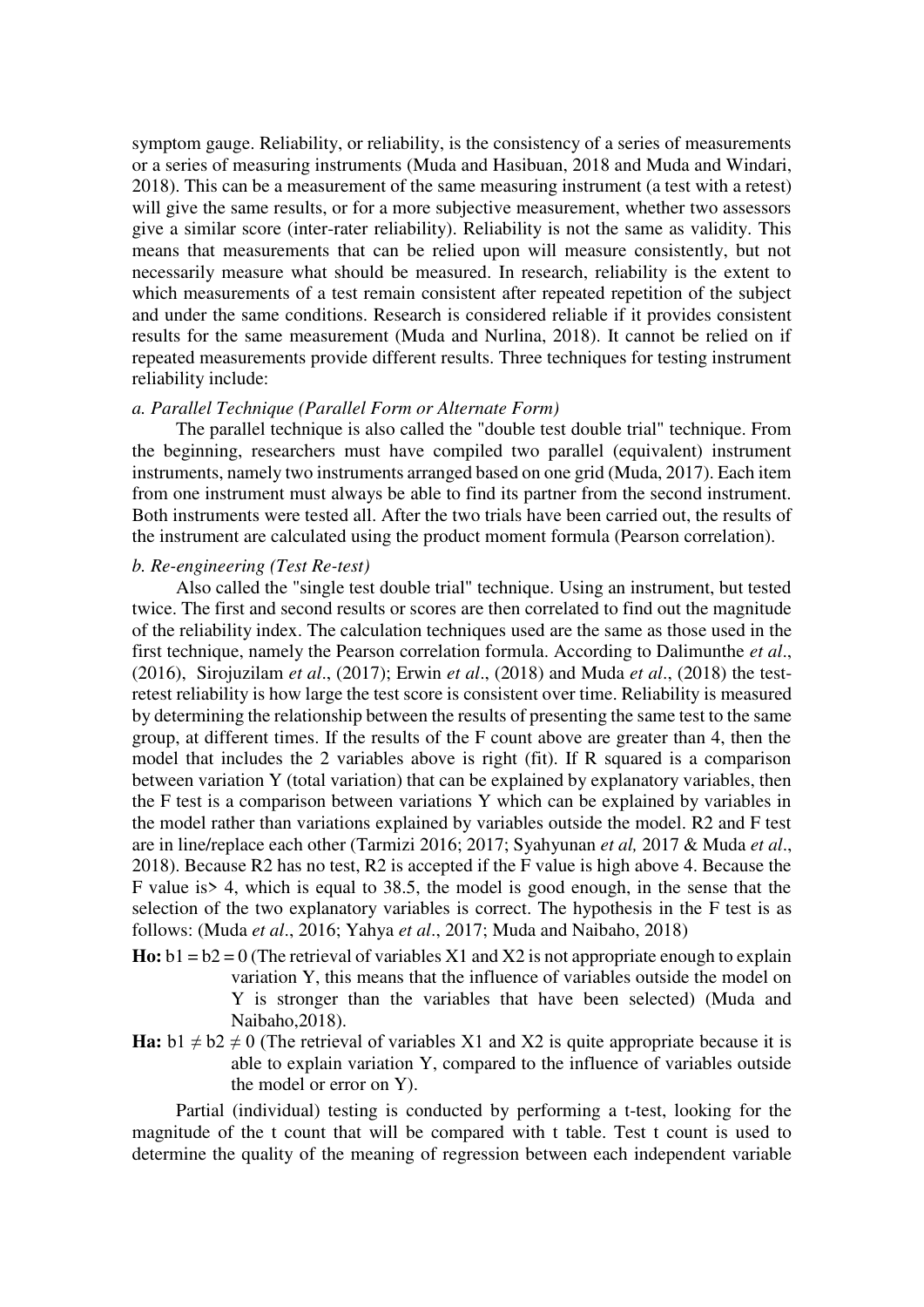(X) there is an influence or not on the dependent variable (Y). To test whether the hypothesis proposed is accepted or rejected statistic t (one-sided test) is used. Testing Criteria: (Nurlina & Muda, I. 2017; Muda *et al*., 2014 & 2018)

- If -t table  $\leq$  t counts  $\leq$  + t table then Ho is accepted and Ha is rejected,

- If t counts  $\leq$  -t table or t counts  $\geq$  + t table then Ho is rejected and Ha is accepted.

In this t test is carried out on degrees of freedom (n-k-1), where n is the number of respondents and k is the number of variables. For the level of confidence used is 95% or α = 5% (Lutfi *et al*., 2016; Mahdaleta *et al*., 2016). The T-test and F-test were done to know whether there was an influence of emotional intelligence of the officers of Health Department of Deli Serdang Regency consisting of self-awareness, self-regulation, motivation, empathy and social skill to the performance of the officers of Health Department of Deli Serdang Regency, Indonesia. In this study, self-awareness, selfregulation, motivation, empathy and social skills were independent variables whereas employee performance was a dependent variable.

#### **4. RESULTS AND DISCUSSION**

#### **4.1. Result**

#### **4.1.1. Characteristics of Respondents**

 In this study, the majority of the respondents were aged 41-50 years old of 42 people  $(42.0\%)$ , female of 67 people  $(67\%)$ , term of office 21-30 years of 30 people  $(30\%)$ , rank/class III (three) of 87 people (87%) and married status of 89 people (89%).

### **4.1.2. Validity Test Results**

Based on the validity test, the r-count value for each question item was greater than 0,355, it indicated that all of the question items were valid.

# **4.1.2.1. Reliability Test Results**

| $1400C$ $\mu$ , The Kenability Test Results                                             |       |       |          |  |  |  |  |  |
|-----------------------------------------------------------------------------------------|-------|-------|----------|--|--|--|--|--|
| <b>Cronbach's Alpha</b><br><b>Reliability</b><br><b>Description</b><br><b>Ouestions</b> |       |       |          |  |  |  |  |  |
| Self-awareness                                                                          | 0,855 | 0,600 | Reliable |  |  |  |  |  |
| Self-regulation                                                                         | 0.902 | 0,600 | Reliable |  |  |  |  |  |
| Motivation                                                                              | 0,894 | 0,600 | Reliable |  |  |  |  |  |
| Empathy                                                                                 | 0.870 | 0,600 | Reliable |  |  |  |  |  |
| Social skill                                                                            | 0,859 | 0,600 | Reliable |  |  |  |  |  |
| Performance                                                                             | 0.800 | 0,600 | Reliable |  |  |  |  |  |
| Source: Primary Data 2018 (processed)                                                   |       |       |          |  |  |  |  |  |

|  |  | <b>Table 2. The Reliability Test Results</b> |  |  |
|--|--|----------------------------------------------|--|--|
|--|--|----------------------------------------------|--|--|

Source: Primary Data, 2018 (processed).

The reliability test results indicated that all of the variables studied were considered reliable because it had a value greater than the limit of Cronbach's Alpha (>0,600). This indicated that all of the question items were declared reliable.

# **4.1.2.2. Normality Test Results**

In this study, the significant value obtained was 0,662> 0,05. It meant that the data were normally distributed.

#### **4.1.2.3. Multicollinearity Test Results**

| <b>Table 3. Multicollinearity Test</b>                            |       |       |                                 |  |  |
|-------------------------------------------------------------------|-------|-------|---------------------------------|--|--|
| VIF<br><b>Description</b><br><b>Variables</b><br><b>Tolerance</b> |       |       |                                 |  |  |
| Self-awareness                                                    | 0.750 | 1.334 | Multicollinearity did not occur |  |  |
| Self-regulation                                                   | 0.649 | 1.541 | Multicollinearity did not occur |  |  |
| Motivation                                                        | 0.526 | 1.899 | Multicollinearity did not occur |  |  |
| Empathy                                                           | 0.488 | 2.051 | Multicollinearity did not occur |  |  |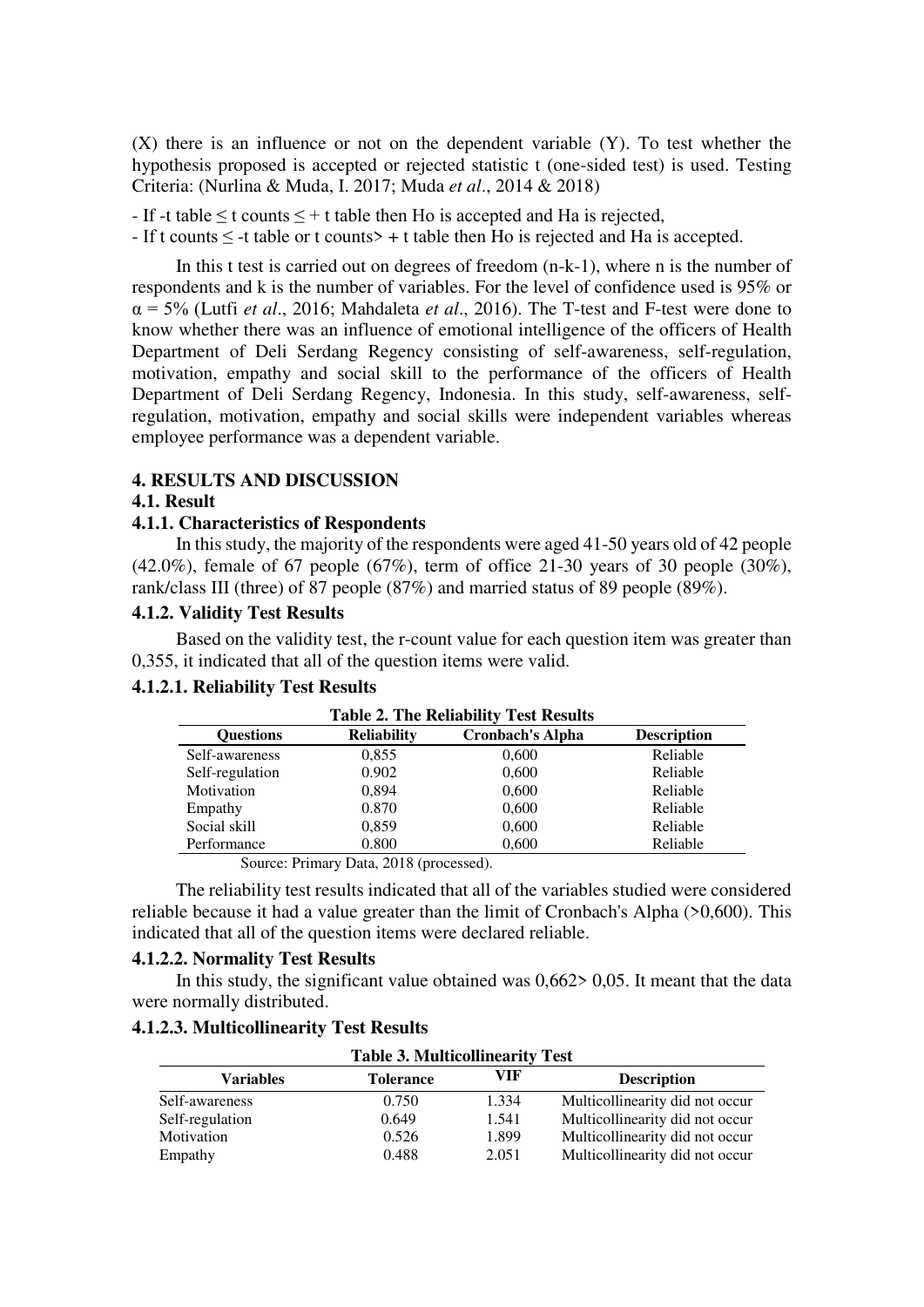| Social Skill                            | 0.448 | 2.232 | Multicollinearity did not occur |
|-----------------------------------------|-------|-------|---------------------------------|
| Source: Primary Data, 2018 (processed). |       |       |                                 |

The value of Variance Inflation Factor (VIF)  $\leq$  5 and Tolerance value  $\geq$  0,1 (Arikunto, 2012; Khaldun & Muda, 2014). Thus, it could be concluded that in the regression model, the multicollinearity between independent variables did not occur.

#### **4.1.2.4. Heteroscedasticity Test Results**

| Table 4. Helef osceuasticity Test                                  |       |       |                                  |  |  |  |
|--------------------------------------------------------------------|-------|-------|----------------------------------|--|--|--|
| Sig.<br><b>Description</b><br><b>Variables</b><br><b>Tolerance</b> |       |       |                                  |  |  |  |
| Self-awareness                                                     | 0.942 | 0.348 | Heteroscedasticity did not occur |  |  |  |
| Self-regulation                                                    | 0.550 | 0.583 | Heteroscedasticity did not occur |  |  |  |
| Motivation                                                         | 0.910 | 0.365 | Heteroscedasticity did not occur |  |  |  |
| Empathy                                                            | 1.637 | 0.105 | Heteroscedasticity did not occur |  |  |  |
| Social skill                                                       | 0.547 | 0.585 | Heteroscedasticity did not occur |  |  |  |
|                                                                    |       |       |                                  |  |  |  |

**Table 4. Heteroscedasticity Test** 

Source: Primary Data, 2018 (processed).

From the result of heteroscedasticity test of gletsjer method, it was found that the significant value of self-awareness variable  $(X_1)$  was 0,348> 0,05, self-regulation variable  $(X_2)$  was 0,583> 0,05, motivation variable  $(X_3)$  was 0,365> 0,05, empathy variable  $(X_4)$ was 0,105> 0,05 and social skill variables  $(X_5)$  was 0,585> 0,05. These results indicated that the significant value of each variable was not significant or greater than the level of significance  $\alpha = 5\%$  (Muda and Hutapea, 2018), thus Heteroscedasticity did not occur to the model.

# **4.1.2.5. Coefficient of Determination (R<sup>2</sup> ) Test Results**

 The value of R was 0.669 or 66.9% which indicated that the relationship between independent variables with the dependent variable had a strong correlation. The value of the coefficient of determination (R Square) was 0,447, it means that 44,7% of the performance of the officers of Health Department of Deli Serdang Regency could be explained by self-awareness, self-regulation, motivation, empathy and social skill. While the remaining 55.3% was explained by other factors not examined.

#### **4.1.2.6. F-Test Results**

The  $F_{\text{count}}$  value obtained was 15,204 with a significance level of 0,000, while  $F_{\text{table}}$ at the confidence level 95% ( $\alpha = 5\%$ ) was 2,31. Thus, the F<sub>count</sub>> F<sub>table</sub> and the level of significance ( $p = 0.000 \le 0.05$ ), then H0 was rejected and H1 was accepted, it meant that the self-awareness, self-regulation, motivation, empathy, and social skills simultaneously had a positive influence on the performance.

#### **4.1.2.7. T-Test Results**

Based on t-test results, motivation and social skill had a positive and significant influence on the employee performance. While the variable of self-awareness, selfregulation and empathy did not have a positive influence.

#### **4.2. Discussion**

In this research, motivation and social skills had positive and significant influence, while self-awareness, self-regulation and empathy had no positive influence on the performance of the officers of the Health Department of Deli Serdang Regency. Based on the analysis results of the coefficient of determination test  $(R^2)$ , it was obtained the Rvalue of 0,669 or 66.9% that showed the relationship between the independent variables of self-awareness  $(X^1)$ , self-regulation  $(X^2)$ , motivation  $(X^3)$ , empathy  $(X^4)$ , social skills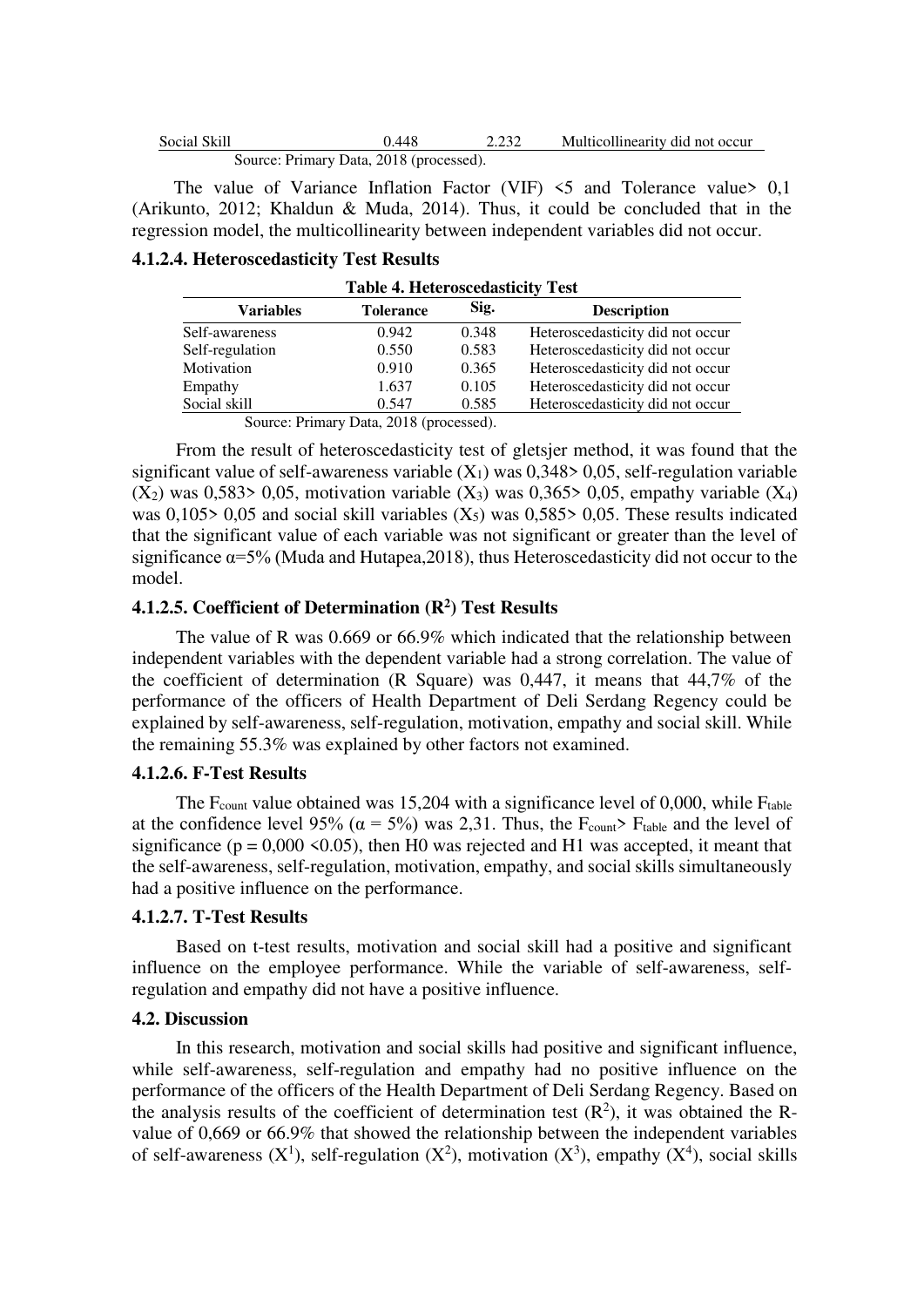$(X<sup>5</sup>)$  with the dependent variable of performance  $(Y)$ . This meant that the influence of emotional intelligence on employee performance was at a strong level of relationship. It could also be explained by the value of the coefficient of determination  $(R^2)$  obtained that was 0,447. It meant that 44.7% performances were influenced by the emotional intelligence variables consisting of self-awareness  $(X^1)$ , self-regulation  $(X^2)$ , motivation  $(X^3)$ , empathy  $(X^4)$ , social skills  $(X^5)$  while the remaining 55.3% were influenced by other variables outside the independent variable used in this study.

#### **4.2.1. The Influence of Motivation on Performance**

The value of t<sub>count</sub> of the motivation variable was 4,285 with the significance level of 0,000 and the t<sub>table</sub> value at alpha 5% and df1=94 was 1,661. The variable of motivation had a positive and significant influence on the performance of the officers of the Health Department of Deli Serdang Regency. According to Goleman (2007); Muda and Rafiki (2014); Nurzaimah *et a*l., (2014) Muda and Dharsuky (2015); Gusnardi *et al*., (2016); Muda *et al*., (2016); Yahya *et al*., (2017); Muda *et al*., (2017); Pohan *et al*., (2018); Eriadi *et al*., (2018) , motivation covers the commitment, optimism, confidence, enthusiasm in doing activities regardless of money and status and achieve the goals with diligence and strength. Motivation in carrying out the work is very essential to increase knowledge and achieve an optimal performance. Successful employees in careers are those who have a good work motivation. Giving motivation to outstanding employees is needed and will be able to improve the performance of the employees directly and will be able to provide a good feedback to the agency. The Health Department shall conduct regular and continuous evaluations to all of the employees. This evaluation is very necessary to know the obstacles, problems and needs of the employees in carrying out their duties. Giving awards to the outstanding employees such as acknowledgements and charters can increase the employee motivation to work.

#### **4.2.2. The Influence of Social Skills on Performance**

The value of  $t_{\text{count}}$  from social skill variable was 3,013 with a significance level of 0,003 and the value of t<sub>table</sub> at alpha 5% and df1 = 94 was 1,661. The social skills variables had a positive and significant influence on the performance of the officers of the Health Department of Deli Serdang Regency. Where during this time, employees just busy with their work and just communicate with colleagues in one field/section only. A very limited time in social relationships is also one of the obstacles, where usually the time of the employee is used for a business trip outside and inside the city. Communication and cooperation in completing a job will facilitate the achievement of the goal of a program in accordance with the target set. By having good social skills, employees are able to communicate to convey something related to the work program to be achieved and solve the problem occurred. Social skills are needed for employees in the execution of daily tasks. The duty of the officers of Health Department is to monitor, evaluate the implementation of the health program at the community health center, conduct teaching and training to the officers of the community health center as the implementer of the health service to the community. The results of this study are supported by the research conducted by Notoatmodjo (2009), Thalib (2010), Mariani (2011) and Ferine *et al*.,(2017) which showed that social skills variables significantly influence the performance of auditors at the public accounting firm in Semarang. This research is in line with the theory of Goleman which states that the fifth indicator of emotional intelligence is very supportive in popularity, leadership and success in achieving good performance. Social skills are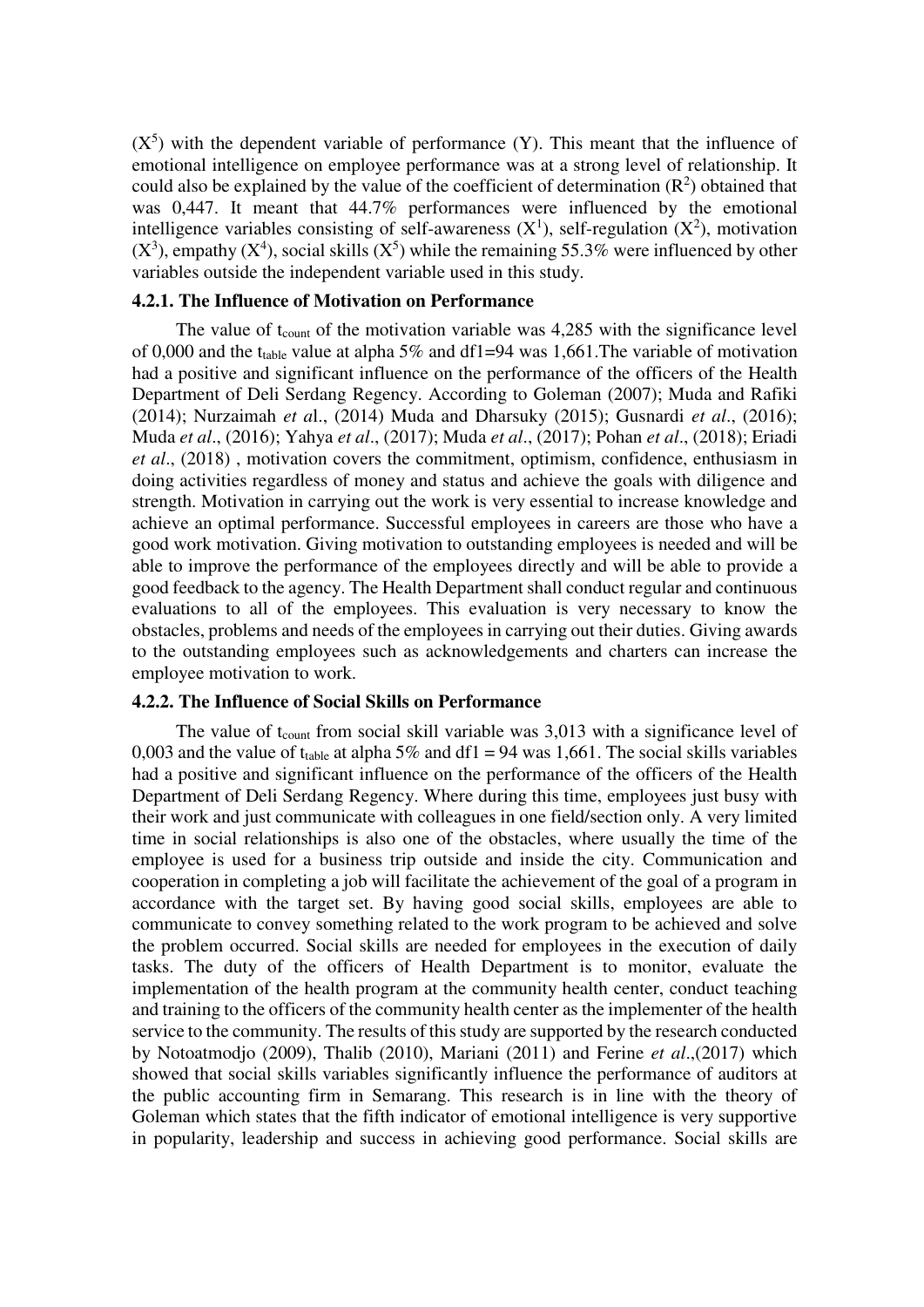social abilities undertaken by an understanding and development with other skills. These social skills cover the skills in managing relationships with others and building networks.

# **5. CONCLUSIONS AND SUGGESTIONS**

#### **5.1. Conclusion**

 Emotional intelligence consisting of self-awareness, self-regulation, motivation, empathy and social skills had a positive and significant influence on employee performance. This situation showed that the higher the emotional intelligence of employees, the better the employee performance, the lower the emotional intelligence, the lower the performance of employees.

#### **5.2. Suggestion**

To the employees, they are expected to improve emotional intelligence, especially motivation and social skills. To increase the motivation, the Health Department can give more attention to the outstanding employees such as giving acknowledgments to the outstanding employees in the morning or afternoon briefing, creating a comfortable and quiet working atmosphere or changing the color of the curtains to become softer and making banners about the the work achievement that has been achieved. Giving trust or full responsibility to the employee to the work or new health program to be implemented will be able to increase the work motivation. The majority of the officers of the Health Department is aged 41-50 years old. Therefore, to increase the motivation, it is expected that the employees make daily work records as well as weekly, monthly and annual work plans and make targets to be achieved, which this activities are useful to recall the work and can improve the motivation to work of the employees. The term of office of the majority of the employees is 21-30 years old, it is possible that the employees have bored in work. Therefore, to the Head of the Health Department of Deli Serdang Regency, it is expected to make refreshing activities/outbound for employees periodically, because refreshing activities/outbound is very useful for the improvement of motivation, performance and achievements in order to carry out the task. To improve the social skills of the Health Department, it is necessary to conduct training on the development of personality, cooperation establishment and good communication techniques that for the employees.

#### **References**

- Achmad, N; & Muda, I. (2017). Economic Activities of Karo Older Adults in Lingga Village, Tanah Karo Regency, North Sumatera, Indonesia. *International Journal of Economic Research*. 14(16). 365-379.
- Agustina. T. A. S., Lubis & Muda., I., (2018). Various Aspects of The Implementation of SIMDA Which Influence The Quality of Financial Statement with The Role of PPK-SKPD as Moderating Variable (A Case Study at The SKPD of Deli Serdang Regency). *Advances in Economics, Business and Management Research (AEBMR)*. 46. 176-183.
- Arikunto, S. (2012). *Research Procedure: A Practice Approach*. Edition. Revision VI. Jakarta: Rineka Cipta.
- Azlina, N. A.Hasan, Desmiyawati & Muda, I. (2017). The Effectiveness of Village Fund Management (Case Study at Villages in Coastal Areas in Riau). *International Journal of Economic Research*. 14(12). 325-336.
- Badaruddin; Revida, E; Ermansyah & Muda, I. (2017). Village Governance With Implementation of Law Number 6 of 2014 On The Village and Village Administration. *International Journal of Economic Research*. 14(16). 350-363.
- Dalimunthe, D.M.J., and Muda, I. (2017). The Empirical Effect of Education and Training to The Performance of Employees. *International Journal of Applied Business and Economic Research*. 15(24). 5423-5437.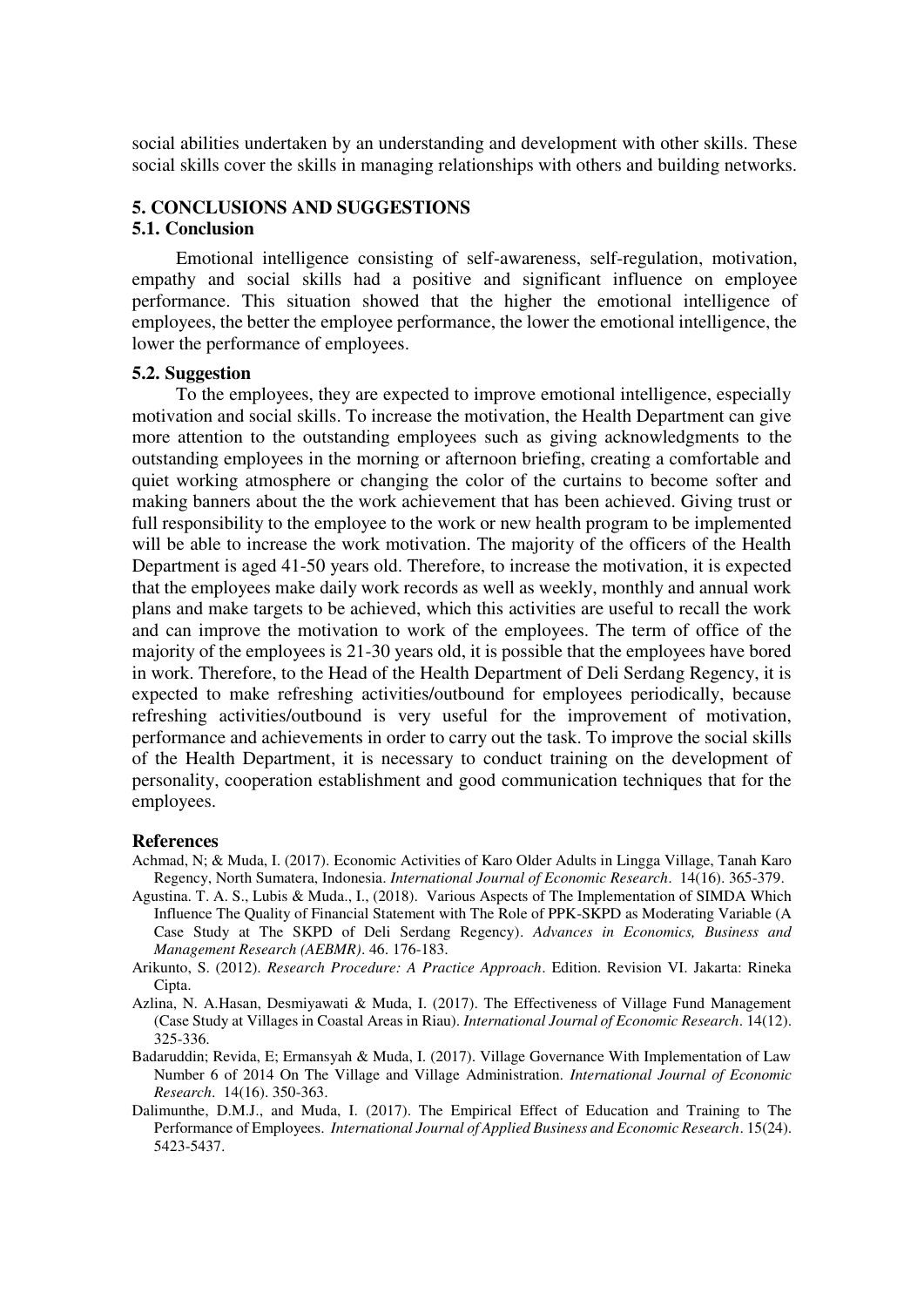Dalimunthe, D.M.J.,Fadli, and Muda, I. (2016). The application of performance measurement system model using Malcolm Baldrige Model (MBM) to support Civil State Apparatus Law (ASN) number 5 of 2014 in Indonesia. *International Journal of Applied Business and Economic Research*. *14*(11). 7397- 7407.

Deli Serdang District Health Office, (2016). *Health Profile of Deli Serdang Regency*, Lubuk Pakam.

- Eriadi, Muda, I, & S.Abdullah, (2018). Determinant Analysis of the Quality of Local Government Financial Statements in North Sumatra with the Effectiveness of Management of Regional Property as a Mediator, *International Journal of Civil Engineering and Technology*, 9(5). 1334–1346.
- Erlina and Muda, I, (2018). Determinants Of The Implementation Of Risk-Based Internal Auditing In Regencies/Cities In North Sumatera Province, *International Journal of Civil Engineering and Technology*, 9(5), 1360 - 1372.
- Erlina & Muda, I, (2018). The Effect of Self Efficacy and Professional Development on the Work Quality of Internal Auditor, *International Journal of Civil Engineering and Technology*, 9(5), 2018, 1292–1304.
- Erlina, A.Saputra & Muda, I. (2017). Antecedents of Budget Quality Empirical Evidence from Provincial Government In Indonesia. *International Journal of Economic Research*. 14(12). 301-312.
- Erlina. A.Saputra & Muda, I. (2017). The Analysis of the Influencing Factors of Budget Absorption. *International Journal of Economic Research*. 14(12). 287-300.
- Erwin, K., Abubakar, E.,Muda, I. (2018). The relationship of lending, funding, capital, human resource, asset liability management to non-financial sustainability of rural banks (BPRs) in Indonesia*. Journal of Applied Economic Sciences*, Volume XIII, Spring 2(56). 520 – 542.
- Ferine, K.F; Ermiaty, C. & Muda, I. (2017). The Impact Of Entrepreneurship And Competence On Small Medium Enterprises Tangan Di Atas (TDA) Medan Entrepreneurs' Work Performance. *International Journal of Economic Research*. 14(16). 380-393.
- Fitriastuti, T, (2013). Influence of Emotional Intelligence, Organizational Commitment and Organizational Citizenship Behavior on Employee Performance. *JDM*. 4(2). 103-114.
- Ghozali, I. (2015). *Application of Multivariate Analysis with SPSS Program*. Seventh Edition. Semarang: Diponegoro University Publishing Agency.
- Goleman, Daniel, (2001). *Emotional Intelligence, (Emotional Intelligence, Why EI is More Important than EQ)*, Jakarta. Gramedia Pustaka Utama Publishers,
- Goleman, Daniel. (2007). *Emotional Intelligence*. Trans. T. Hermaya. Jakarta: Gramedia Pustaka Utama Publisher,
- Gusnardi, Riadi, R.M., & Muda, I. (2016). Competency mapping and analysis of students competency based on economics subject national examination and its alternative solutions in state high schools at Pekanbaru. *International Journal of Economic Research. 3*(5). 2133-2148.
- Handoko, ,Bagus. Sunaryo & Muda, I. (2017). Difference Analysis of Consumer Perception of Motorcycle Product Quality. *International Journal of Economic Research*. 14(12). 363-379.
- Harvard Business Essentials. (2006). Performance Management. Boston: Harvard Business School Press
- Hasan, A, Gusnardi & Muda, I. (2017). Analysis of Taxpayers and Understanding Awareness Increase in Compliance with Taxpayers Individual Taxpayers. *International Journal of Economic Research*. *14*(12). 75-90.
- Hasibuan, Malayu S. P. (2005). *Human Resource Management*. Revised Edition. Jakarta. Earth Script.
- Hutagalung, B.; Dalimunthe, D.M.J, R., Pambudi, A.Q. Hutagalung & Muda, I. (2017). [The Effect of](http://serialsjournals.com/articlesview.php?volumesno_id=1384&article_id=21577&volumes_id=1068&journals_id=41)  [Enterpreneurship Education and Family Environment Towards Students' Entrepreneurial Motivation](http://serialsjournals.com/articlesview.php?volumesno_id=1384&article_id=21577&volumes_id=1068&journals_id=41). *International Journal of Economic Research*. 14(20). 331-348.
- Iskandar, A, Yunus M, and Madjid, I, (2015). The Influence of Emotional Intelligence and Spiritual Intelligence on Transformational Leadership and Its Impact on the Performance of Civil Servants at the Health Academy within the Dinas Kesehatan Aceh, *Jurnal Manajemen, Pascasarjana Universitas Syiah Kuala*, 2(2). 72-81.
- Jones, M. Stephen. (2007). *Emotional Intelligence Within Organizations: A Study of Emotional Intelligence and Performance Ranking Within A Biomedical Company*. Proquest Dissertations and Theses. (UMI No. 3256102).
- Khaldun, K. I. & Muda, I. (2014). The Influence of Profitability And Liquidity Ratios on The Growth of Profit of Manufacturing Companiesa Study of Food And Beverages Sector Companies Listed on Indonesia Stock Exchange (Period 2010-2012). *International Journal of Economics, Commerce and Management*. 2(12). 1-17.
- King, B. (2011). The Influence of Emotional Intelligence on the Service Performanceof Casino Frontline Employees. *Tourism and Hospitality Researc*. 11 (1): 49-66.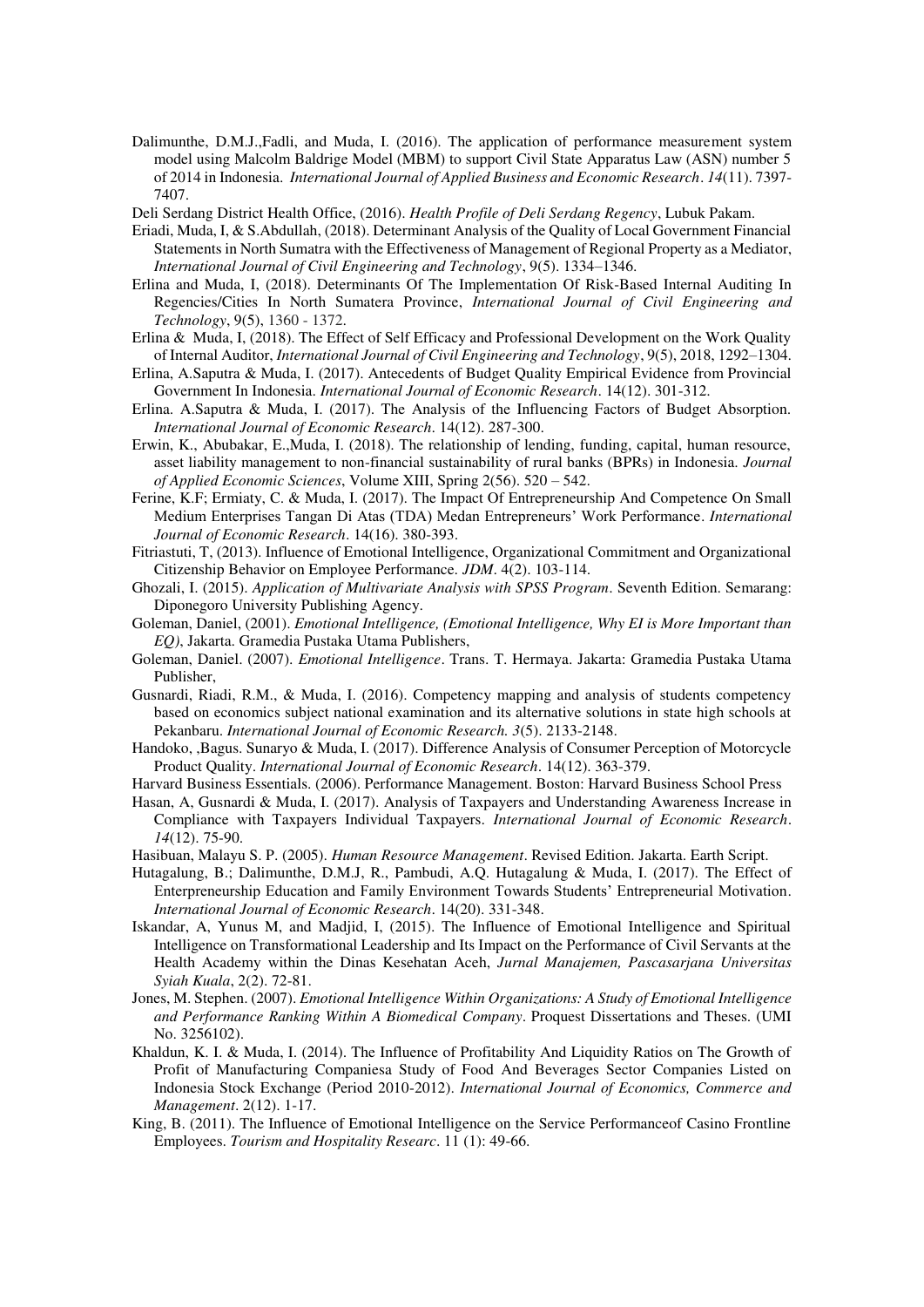- Local Government Health of Deli Serdang Regency (2017). *Performance Accountability Report of Government Agencies (LAKIP)*. Lubuk Pakam: Deli Serdang District Health Office.
- Lubis, A., Rustam and Muda, I. (2016). Factors Affecting The Cost of Agency of Village Owned Enterprise (BUMDES) in Indonesia. *International Journal of Economic Research*. 14(16). 334-348.
- Lubis, A., Rustam and Muda, I. (2018). Analysis of Ownership and Stock Composition of Vocational Business Enterprises (BUMDES) and Its Impact on "Omset" of Business Owned Enterprises. *Advances in Economics, Business and Management Research (AEBMR)*, *1st Economics and Business International Conference 2017 (EBIC 2017)*. 46. 274-277.
- Lubis, A.,Torong, Z.B., and Muda, I. (2016). The urgency of implementing balanced scorecard system on local government in North Sumatra, Indonesia. *International Journal of Applied Business and Economic Research*. 14(11). 7575-7590.
- Lubis, A.F., Lubis, T.A., and Muda, I. (2016). The role of Enterprise Resource Plan (ERP) configuration to the timeliness of the financial statement presentation. *International Journal of Applied Business and Economic Research*. 14(11). 7591-7608.
- Lutfi, M.,Nazwar, C., & Muda, I (2016). Effects of investment opportunity set, company size and real activity manipulation of issuers in Indonesia Stock Exchange on stock price in Indonesia. *International Journal of Economic Research*. 13(5). 2149-2161.
- Mahdaleta, Ela; Muda, I and Gusnardi Muhammad. (2016). Effects of Capital Structure and Profitability on Corporate Value with Company Size as the Moderating Variable of Manufacturing Companies Listed on Indonesia Stock Exchange. *Academic Journal of Economic Studies*. 2(3). 30–43.
- Maksum, A., Hamid, R., & Muda, I. (2014). The Impact of Treasurer's Experience And Knowledge on The Effectiveness of The Administration and Preparation of The Accountability Reporting System in North Sumatera. *Asian Journal of Finance & Accounting*, 6(2), 301-318. http://dx.doi.org/10.5296/ajfa.v6i2.6341.
- Mangkunegara, A.A. Anwar Prabu, (2013). *Human Resource Management Company*, Bandung. Youth Publishers Rosda Karya.
- Marhayanie, M. Ismail and Muda, I, (2017). Impact of The Online Car Rental Service Order System on Sales Turnover with Financial Literacy Customer as Intervening Variables. *International Journal of Economic Perspectives.* 14(16). 317-332.
- Marhayanie, M.Ismail and Muda, I, (2018). Impact of Smartphone Features on "Omset" Services Online Car Rental. *Advances in Economics, Business and Management Research (AEBMR)*. 46. 278-281.
- Mariani, (2011). *Social Skill*. Retrieved from https://staf.ulm.ac.id/mellyagustina/2016/09/07/keterampilan-sosial/. Acceses on 12 March 2018.
- Martin, A.D. (2003). *Emotional Quality Management*. Jakarta. Publisher Arga Publishers,
- Martin, Dio, Anthonio, (2008). *Emotional Quality Management*, Jakarta: HR Exellence.
- Mathis, R. L. and Jackson. (2002). *Human Resource Management*. Volume 1 and 2. Interchangeable: Bayu Brawira. Jakarta. Salemba Empat Publishers.
- Moeheriono, (2014). *Competency Based Performance Measurement*, Revised Edition,. Jakarta. PT. Raja Grafindo Persada Publishers.
- Muda, I and A. A. F. Hutapea. (2018). Influence of capital expenditure and income original region to the income per capita in Indonesia. I*OP Conference Series: Earth and Environmental Science*. 2018. 126 doi:10.1088/1755-1315/126/1/012065.
- Muda, I and A.Dharsuky, (2016). Impact of Capital Investments and Cash Dividend Policy on Regional Development Bank (BPD) PT. Bank Sumut to the District Own Source Revenue and Economic Growth. *International Journal of Applied Business and Economic Research*, 14(11). 7863-7880.
- Muda, I and A.Dharsuky. (2015). Impact Of Region Financial Information System (SIKD) Quality, Role Ambiguity And Training on Precision of Financial Statement of Local Government Presentation In North Sumatra. *International Journal of Applied Business and Economic Research*, 13(6). 4283-4304.
- Muda,I,and Erlina, (2018). Performance Appraisal of Government Internal Supervisory Apparatus (APIP) in Implementation of Compliance Audit at Inspectorate of Medan City, Indonesia, *International Journal of Civil Engineering and Technology*, 9(5), 2018, 1347–1359.
- Muda, I, D.Y.Wardani, Erlina, A.Maksum, A. F.Lubis & R. Bukit. (2017). The Influence of Human Resources Competency & The Use of Information Technology on The Quality of Local Government Financial Report with Regional Accounting System as an Intervening. *Journal of Theoretical & Applied Information Technology. 95*(19), 1432-1451.
- Muda, I, Dharsuky. A., Siregar, H.S., & Sadalia, I. (2017). combined loading and Cross-dimensional loadings timeliness of presentation of financial statements of local government. *IOP Conference Series : Materials Science and Engineering. 180*. doi: 10.1088/1757-899X/180/1/012099.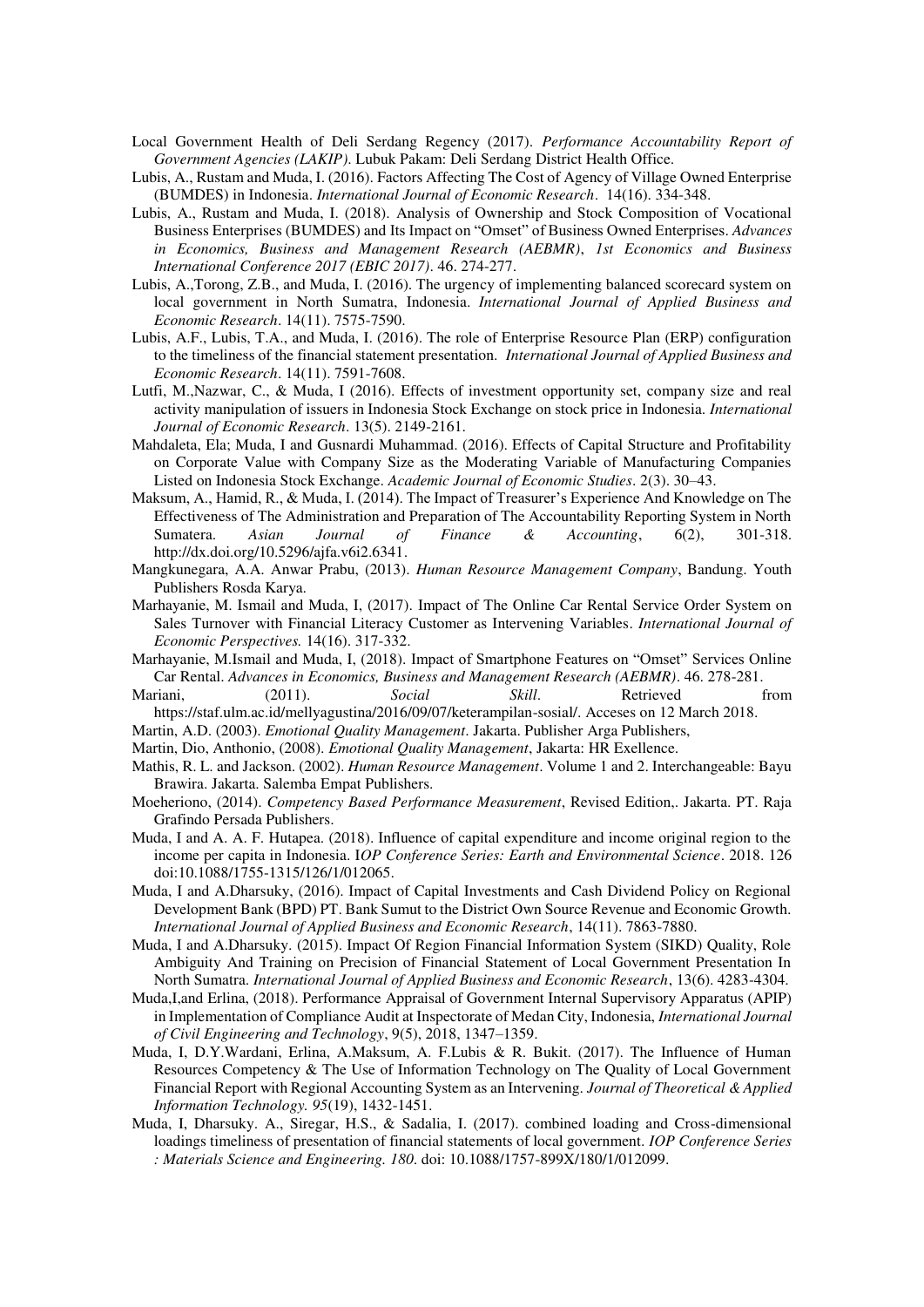- Muda, I, Erlina, I.Yahya and A.A.Nasution, (2018). Performance Audit and Balanced Scorecard Perspective, *International Journal of Civil Engineering and Technology*, 9(5). 1321–1333.
- Muda, I, F Roosmawati, H S Siregar, Ramli, H Manurung & T Banuas. (2018)[. Performance Measurement](http://iopscience.iop.org/article/10.1088/1757-899X/288/1/012081)  [Analysis of Palm Cooperative Cooperation with Using Balanced Scorecard.](http://iopscience.iop.org/article/10.1088/1757-899X/288/1/012081) *IOP Conference Series : Materials Science and Engineering 2017.* 288. 012081 doi: 012081 doi:10.1088/1757- 899X/288/1/012081.
- Muda, I, M. Ismail & Marhayanie. (2017). Impact Allocation Capital Expenditure on The Improvement of the Local Government Assets in North Sumatra and Effect on Local Revenue Sustainability. *International Journal of Economic Perspectives.* 11(2). 151-164.
- Muda, I, M.Sihombing, E.Jumilawati and A. Dharsuky. (2016). Critical Success Factors Downstream Palm Oil Based Small And Medium Enterprises (SME) In Indonesia. *International Journal of Economic Research.* 13(8). 3531-3538.
- Muda, I, M.Sihombing, E.Jumilawati and A.Dharsuky. (2017). Factors Affecting The Success of Local Innovation Systems With Government Programs As Moderators. *International Journal of Economic Research*. 14(16). 272-289.
- Muda, I, Rahmanta, Marhayanie and A S Putra. (2018). [Institutional Fishermen Economic Development](http://iopscience.iop.org/article/10.1088/1757-899X/288/1/012082)  [Models and Banking Support in the Development of the Innovation System of Fisheries and Marine](http://iopscience.iop.org/article/10.1088/1757-899X/288/1/012082)  [Area in North Sumatera.](http://iopscience.iop.org/article/10.1088/1757-899X/288/1/012082) *IOP Conference Series : Materials Science and Engineering. 2017.*288. doi:10.1088/1757-899X/288/1/012082.
- Muda, I, Rahmanta, S. Adi and Marhayanie. (2017). The Role of Working Capital, Productivity, Applied Technology and Selling Market Prices on Fisherman's Revenues. *International Journal of Economic Research*. 14(16). 291-302.
- Muda, I,, Erlina, Rina Bukit & Rahmanta. (2015). The Effect of Fiscal Potential, Fiscal Needs and Internal Control on The Provincial Intergovernmental Transfer Allocation In The Districts/Cities in North Sumatera – Indonesia. *International Journal of Management Sciences and Business Research*. 3(10). 22-35.
- Muda, I,, H S Siregar, S A Sembiring, Ramli, H Manurung and Z Zein. (2018). [Economic Value of Palm](http://iopscience.iop.org/article/10.1088/1757-899X/288/1/012080)  [Plantation in North Sumatera and Contribution to Product Domestic Regional Bruto.](http://iopscience.iop.org/article/10.1088/1757-899X/288/1/012080) *IOP Conference Series : Materials Science and Engineering 2017.* 288. 012080 doi: 10.1088/1757-899X/288/1/012080.
- Muda, I. (2014). Analysis on the Timeliness of the Accountability Report by the Treasurer Spending in Task Force Units in Indonesia. *International Journal of Academic Research in Accounting, Finance and Management Sciences*, 4(4). 176-190.
- Muda, I. (2017). User Impact of Literacy on Treatment Outcomes Quality Regional Financial Information System. *Management Dynamics in the Knowledge Economy*. 5(2). 307-326; DOI 10.25019/MDKE/5.2.08.
- Muda, I. 2010. Contribution of Teluk Nibung Port Tanjung Balai Asahan to The Local Revenue of Tanjung Balai City. *Journal of Economics and Business*. 9(1). 17-28.
- Muda, I. and A. Rafiki. (2014). Human Resources Development and Performance of Government Provincial Employees: A Study in North Sumatera, Indonesia. *Journal of Economics and Behavioral Studies*. 6(2).152-162.
- Muda, I., & R.Naibaho (2018). Variables influencing allocation of capital expenditure in Indonesia*. IOP Conference Series: Earth and Environmental Science*. 2018. 126. doi:10.1088/1755- 1315/126/1/012066.
- Muda, I., & A. N. Hasibuan. (2018). Public Discovery of the Concept of Time Value of Money with Economic Value of Time. *Emerald Reach Proceedings Series*. Vol. 1 pp. 255–261. DOI 10.1108/978- 1-78756-793-1-00050.
- Muda, I., & Nurlina. (2018). Influence of Manufacture of Textiles, Clothing and Leather and Manufacture of Paper, Printing and Publishing to The Economic Growth. *Emerald Reach Proceedings Series*. Vol. 1 pp. 105–111. DOI 10.1108/978-1-78756-793-1-00048.
- Muda, I., & Rasdianto, M. S. L. (2014). Implementation of the Cash Revenue System: A Case Study in the Local Government Task Forces' Units of North Sumatera Province, Indonesia. *Information Management & Business Review*, 6(2). 96-108.
- Muda, I., (2017). Perception of capital, profit and dividends affect the stock purchase intention in Indonesia public company. *Junior Scientific Researcher*, 3(1). 9-18.
- Muda, I., (2017). The Effect of Allocation of Dividend of the Regional Government-Owned Enterprises and the Empowerment Efforts on the Revenue of Regional Government: The Case of Indonesia. *European Research Studies Journal. XX*(3A). 223-246.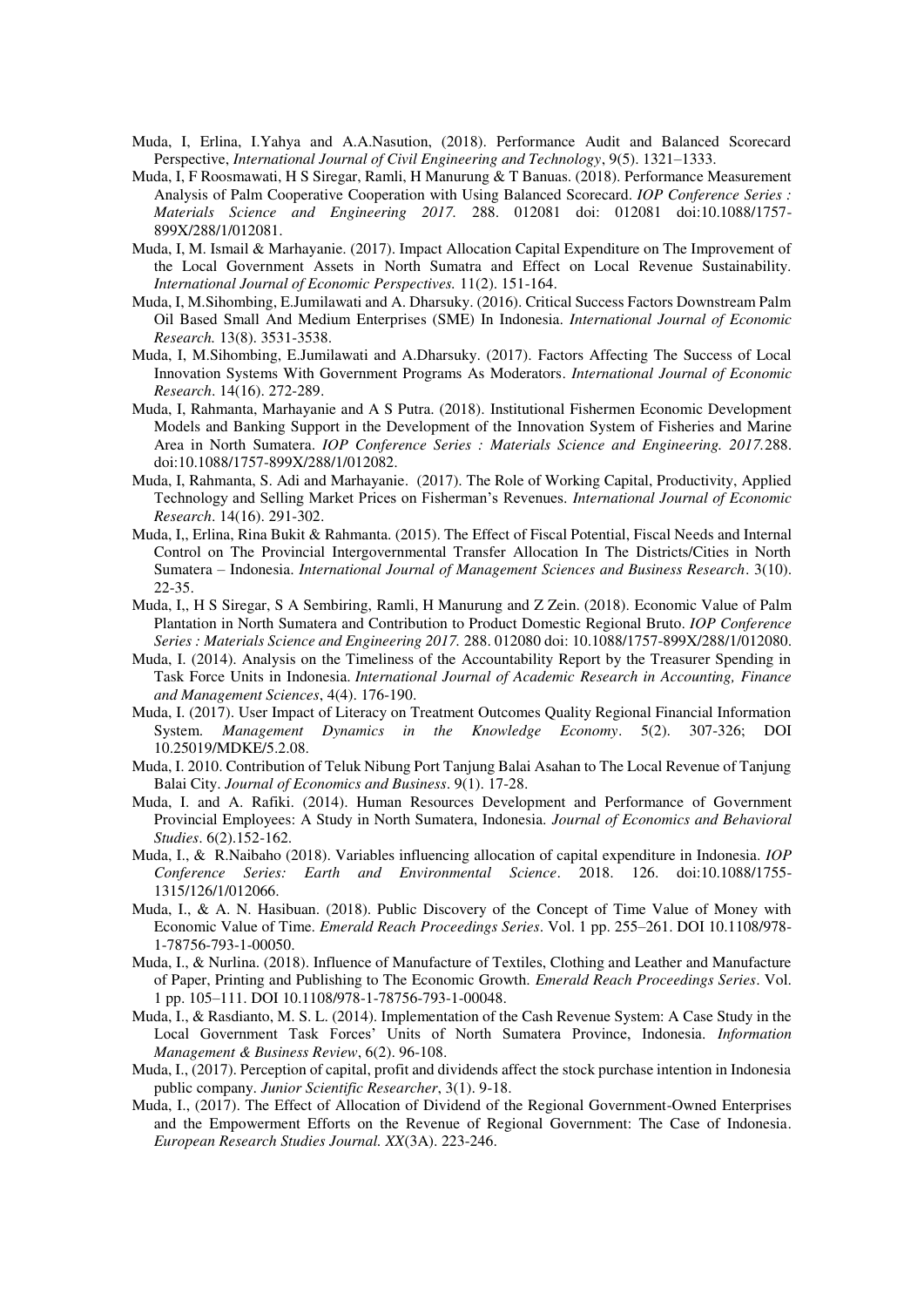- Muda, I., (2017). The Effect of Supervisory Board Cross-Membership and Supervisory Board Members' Expertise to The Disclosure of Supervisory Board's Report : Empirical Evidence From Indonesia. *European Research Studies Journal. XX*(3A). 702-716.
- Muda, I.,and A. H. Harahap, Erlina, S.Ginting, A. Maksum & E.Abubakar (2018). Factors of quality of financial report of local government in Indonesia. *IOP Conference Series: Earth and Environmental Science*. 126 doi:10.1088/1755-1315/126/1/012067.
- Muda,I., & Nurlina. (2018). Influence of Manufacture of Non-metals, Except Petroleum and Coal, and Manufacture of Basic Metals on Economic Growth. *Emerald Reach Proceedings Series*. Vol. 1 pp. 185– 192. DOI 10.1108/978-1-78756-793-1-00049.
- Muda, I., and Windari. (2018) Dimension of an Islamic Model Value on the Existence of Syariah Waltmart. *Emerald Reach Proceedings Series*. Vol. 1 pp. 321–326. Emerald Publishing Limited. ISSN. 2516- 2853. DOI 10.1108/978-1-78756-793-1-00051.
- Muda,I., Panjaitan, S.R, Erlina, S. Ginting, A. Maksum and E.Abubakar. (2018). Model application of Murabahah financing acknowledgement statement of Sharia accounting standard No 59 Year 2002. *IOP Conference Series: Earth and Environmental Science*. 2018. 126 doi:10.1088/1755- 1315/126/1/012071.
- Muda,I., Rafiki, A., & Harahap, M. R. (2014). Factors Influencing Employees' Performance: A Study on the Islamic Banks in Indonesia. *International Journal of Business and Social Science*, 5(2). 73-80.
- Muda, I.. (2017). Role of Dividend of Power to Buy Shares in Companies in Indonesia Stock Exchange. *Academic Journal of Economic Studies*. 3(2), 41–47.
- Muda, I; M. Weldi; Siregar, H.S, & Indra, N. (2018). The Analysis of Effects of Good Corporate Governance on Earnings Management in Indonesia with Panel Data Approach. *Iranian Economic Review*. 21(4). 657-669.
- Muda., I., R. B., Nasution., Erlina., H. S. Siregar., & S. Katircioglu (2018). The Effect of The Existence of Large and Medium Industries on The Absorption of Labor in Sumatera Utara. *Advances in Economics, Business and Management Research (AEBMR)*, *1st Economics and Business International Conference 2017 (EBIC 2017).* 46.253-257.
- Muda., I., Rahmanta., Marhayanie., & A.S. Putra., (2018). Institutional Fishermen Economic Development Models and Banking and Financing Institution Support in The Development of The Innovation System. *Advances in Economics, Business and Management Research (AEBMR)*, 46. 263-268.
- Muda; I, S. H. Sidauruk, H. S. Siregar, Nurzaimah. (2018). The Effect of Corporate Social Responsibility on Company's Value with Common Effects Model (CEM), Fixed Effects Model (FEM) and Random Effects Model (REM) Approaches (Empirical Evidence in Indonesia Stock Exchange). *QualityAccess to Success*. 19(165). 94-102.
- Nasir, A. Y.M.Basri, Kamaliah & Muda, I. (2017). Effectiveness of Potential Tax Region as the Real Local Revenue Sources in Riau Coastal Area. *International Journal of Economic Research*. 14(12). 313-324.
- Nasution.,R.B.,Muda., I.,Erlina., H.S.Siregar., & S.Katircioglu., (2018). Variation of Industrial Type Contributions on Working Performance. *Advances in Economics, Business and Management Research (AEBMR)*, *1st Economics and Business International Conference 2017 (EBIC 2017)*. 46. 258-262.
- Notoatmodjo, Soekidjo. (2009). *Human Resource Development*. Jakarta. Rineka Cipta Publishers.
- Nugroho, B.A. (2015). *Strategy to Choose Methods of Statistical Research with SPSS*. Yogyakarta: ANDI Publishers.
- Nurlina & Muda, I. (2017). The Analysis of The Effects of Capital Expenditure and Human Development Index on Economic Growth and Poverty in East Aceh Regency. *International Journal of Economic Research*. 14(16). 395-409.
- Nurzaimah, Rasdianto & Muda, I. (2016). The skills and understanding of rural enterprise management of the preparation of financial statements using Financial Accounting Standards (IFRs) financial statement on the Entities without Public Accountability (ETAP) framework on the implementation of village administration law*. International Journal of Applied Business and Economic Research*. *14*(11). 7417- 7429.
- Pohan.,N., Badaruddin., R.F Dalimunthe., A. Purwoko., & Muda, I., (2018). The Effects of Human Resource Development and Institutional Arrangements on Performance, Service Quality and Area Development in Indonesia.*QualityAccess to Success*. 19(163). 94-102.
- Rasdianto, Nurzaimah & Muda, I. (2014). Analysis on the Timeliness of the Accountability Report by the Treasurer Spending in Task Force Units in Indonesia. *International Journal of Academic Research in Accounting, Finance and Management Sciences*. 4(4). 176–190. http://dx.doi.org/10.6007/IJARAFMS/v4-i4/1304.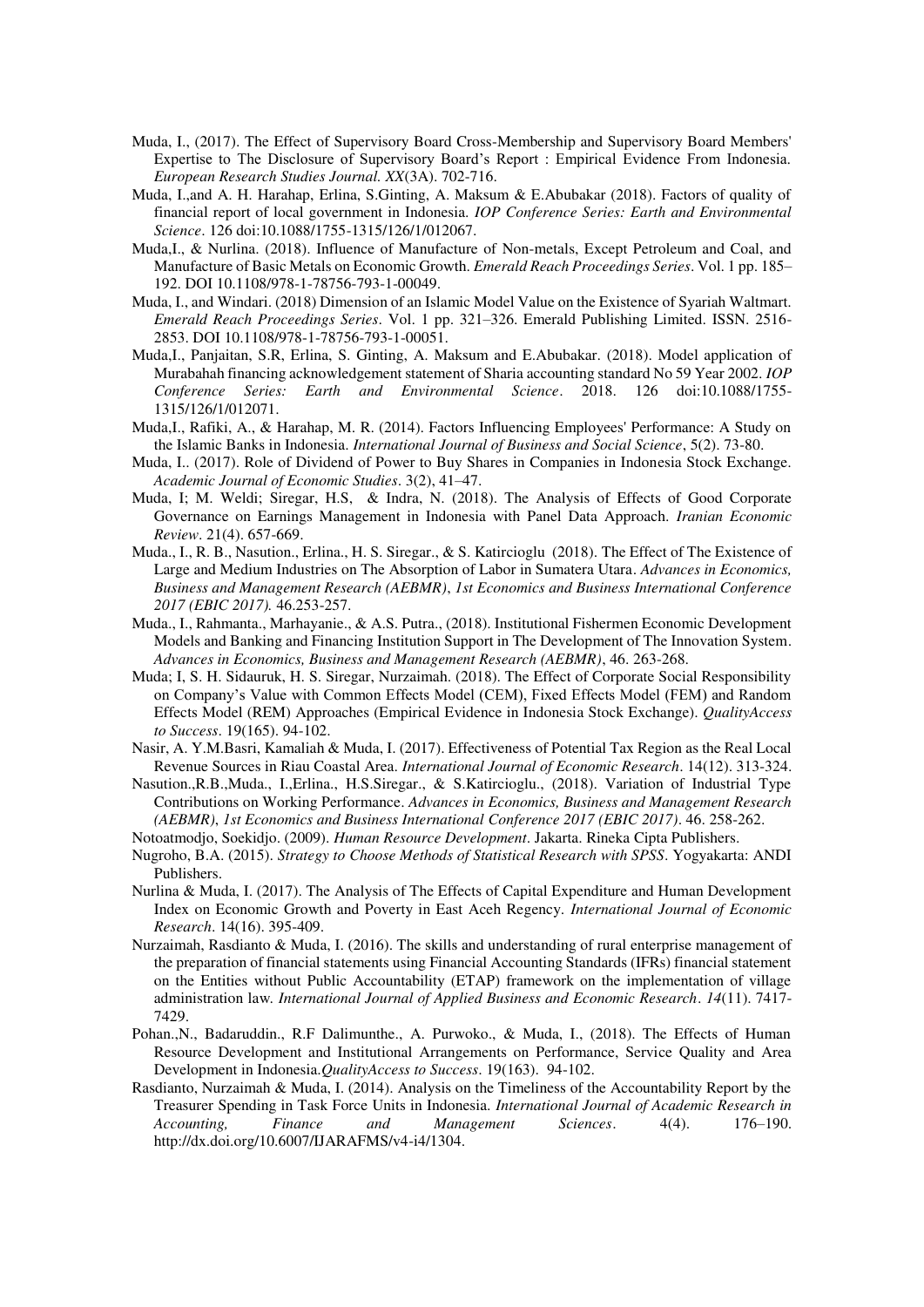- Sadalia, .Isfenti. Nur Ahmadi Bi Rahamani & Muda, I. (2017). The Significance of Internet Based Financial Information Disclosure on Corporates' Shares in Indonesia. *International Journal of Economic Research*. 14(12). 337-346.
- Sadalia, Isfenti, M. H. Kautsar, N. Irawati 7 I, Muda. (2018). Analysis of the efficiency performance of Sharia and conventional banks using stochastic frontier analysis. *Banks and Bank Systems*, 13(2), 27- 38. doi[: 10.21511/bbs.13\(2\).2018.03](http://dx.doi.org/10.21511/bbs.13%282%29.2018.03)
- Sari, Maya; A. F. Lubis; A. Maksum; P. Lumbanraja & I. Muda. (2018). The Influence of Organization's Culture and Internal Control to Corporate Governance and Its Impact on BUMN (State-Owned Enterprises) Corporate Performance In Indonesia, *Journal of Applied Economic Sciences*, Volume XIII, Issue 4(58). Summer 2018. 562 – 575.
- Sarwono. J. (2015). *Quantitative and Qualitative Research Methods*. Yogyakarta: Graha Ilmu.
- Sihombing, Marlon, Muda, I, E.Jumilawati & A.Dharsuky. (2015). The Implementation of Oil Palm Based Regional Innovation System (SIDA) In Supporting The Masterplan For The Acceleration And Expansion Of Indonesia's Economic Development (MP3EI) of The Economic Corridor of Sumatera-Indonesia. *European Journal of Business and Innovation Research*. 3(5),13-24.
- Sihombing., M.,Muda.,I.,E.Jumilawati & A.Dharsuky., (2018). Effectiveness of Market Results Diversified Palm Products and Constraints of Capital, Financing and Marketing. *Advances in Economics, Business and Management Research (AEBMR)*. 46. 269-273.
- Sinulingga, S, (2016). *Research Methods*, Third Edition, Medan. Usu Press.
- Sirojuzilam, Hakim, S., and Muda, I. (2016). Identification of factors of failure of Barisan Mountains Agropolitan area development in North Sumatera,Indonesia. *International Journal of Economic Research*. 13(5). 2163-2175.
- Sirojuzilam,Hakim, S.,and Muda, I. (2017). Effect of Private Collaborative as a Moderation of Success of Agropolitan Program. *International Journal of Economic Research*. 14(16). 304-315.
- Sirojuzilam., S.Hakim., and Muda, I, (2018). Role of Planning And Budget to The Development of Agropolitan Area. *Advances in Economics, Business and Management Research (AEBMR)*, 46. 138- 142.
- Situmorang, S.H, E.S Rini & Muda, I. (2017). [Customer Experience, Net Emotional Value and Net](http://serialsjournals.com/articlesview.php?volumesno_id=1384&article_id=21573&volumes_id=1068&journals_id=41)  [Promoter Score on Muslim Middle Class Women in Medan.](http://serialsjournals.com/articlesview.php?volumesno_id=1384&article_id=21573&volumes_id=1068&journals_id=41) *International Journal of Economic Research*. 14(20). 269-283.
- Springer, G. J. (2011). A Study of Job Motivation, Satisfaction, and Performance among Bank Employees. *Journal of Global Business Issues*. 5 (1): 29-42.
- Sugiono (2012). *Quantitative Research Methods, Qualitative and R & D*. 17th Print. Bandung: Alfabeta.
- Suriadi, Agus, Rudjiman, Mahalli, K, N.Achmad and Muda, I. (2015). The Applicative Model of The Village\_Owned Enterprises (BUMDES) Development In North Sumatera. *Global Journal of Arts, Humanities and Social Sciences* 3(12), 48-62.
- Syahyunan, Muda I, Siregar, H.S, Sadalia, I. & Chandra G. (2017). The Effect of Learner Index and Income Diversification on The General Bank Stability In Indonesia. *Banks and Bank Systems*. 12(4). 171-184.
- Tarmizi, H.B.,Daulay, M & Muda, I. (2016). The influence of population growth, economic growth and construction cost index on the local revenue of tax on acquisition of land and building after the implementation of law no. 28 of 2009. *International Journal of Economic Research*. 13(5). 2285-2295.
- Tarmizi, HB., Daulay, M., & Muda, I. (2017). Impact of The Economic Growth and Acquisition of Land to The Construction Cost Index in North Sumatera. *IOP Conference Series : Materials Science and Engineering. 180*. doi: 10.1088/1757-899X/180/1/012004.
- Thalib, (2010). *Social Skill*. Retrieved from https://staf.ulm.ac.id/mellyagustina/2016/09/07/keterampilansosial/ Acceses on 12 March 2018.
- Tripriyono., A. Purwoko., Erlina & Muda, I, (2018). The Effect of The Political Environment and The Economic Environment on The Welfare of Community. *Advances in Economics, Business and Management Research (AEBMR)*, *1st Economics and Business International Conference 2017 (EBIC 2017)*. 46. 49-53.
- Umar, H. (2014). *Research Methods For Thesis and Business Thesis*. Jakarta: Raja Grafindo Persada.
- Umar, Husayn. (2007). *Research Methods For Thesis and Business Thesis*, Issue 8. Jakarta: Publisher Rajawali Press.
- Wibowo, (2016). *Performance Management*. Fifth Edition, PT. Raja Grafindo Persada. Jakarta.
- Wibowo, C.T, (2015). Influence Analysis of Emotional Intelligence (EQ) and Spiritual Intelligence (SQ) on Employee Performance, *Business & Management Journal*, 15(1). 1-16.